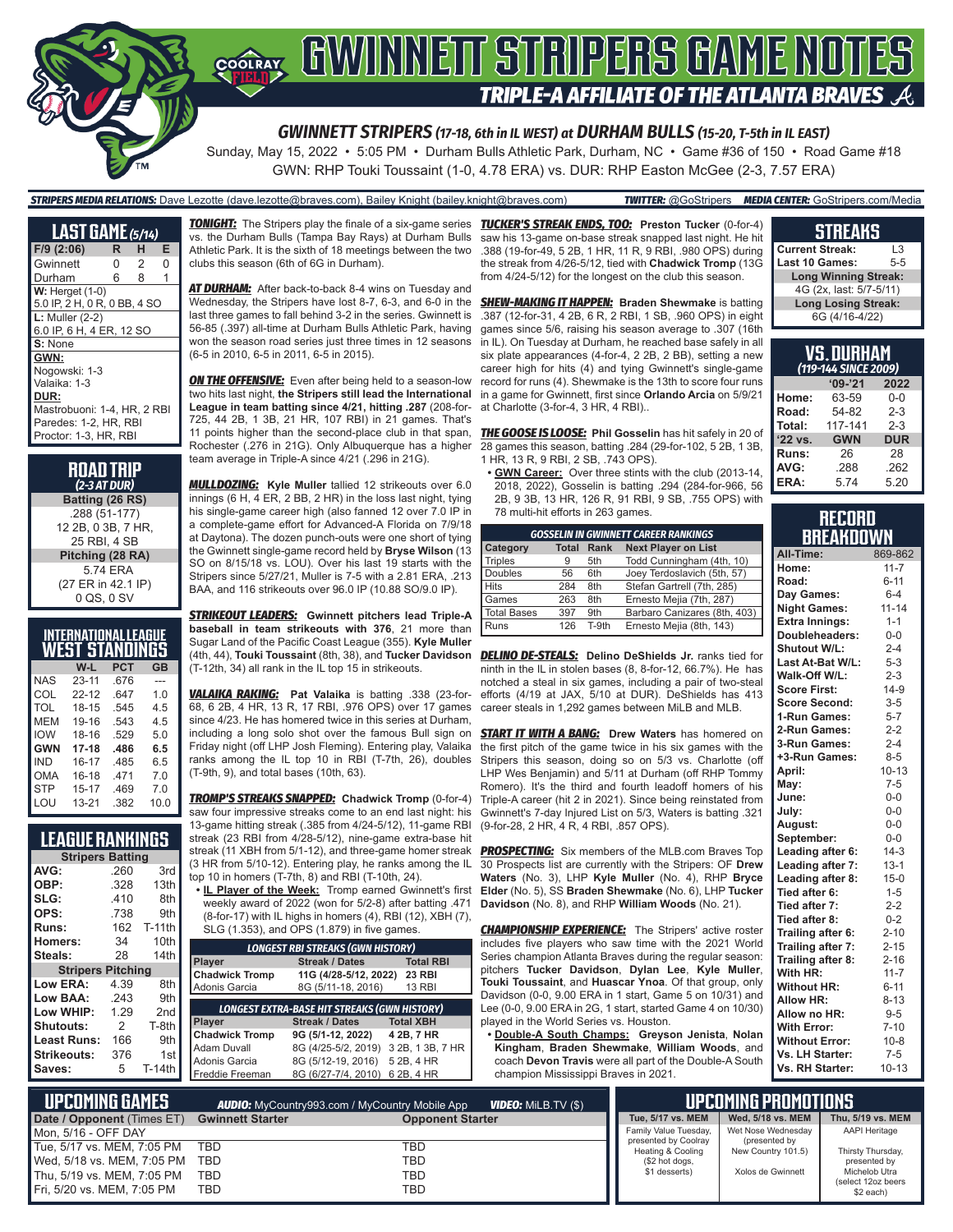



### *SUNDAY, MAY 15, 2022 AT DURHAM*

|                                                                                                                                                                           | <b>MANAGER MATT TUIASOSOPO</b>                                      |                                                  |                                    |                                                |                            |                                                                               |                                                     |                          | <b>VS.2022 OPPONENTS</b>             |                                                 |                               |                    |
|---------------------------------------------------------------------------------------------------------------------------------------------------------------------------|---------------------------------------------------------------------|--------------------------------------------------|------------------------------------|------------------------------------------------|----------------------------|-------------------------------------------------------------------------------|-----------------------------------------------------|--------------------------|--------------------------------------|-------------------------------------------------|-------------------------------|--------------------|
| Matt Tuiasosopo is in his second season as the manager of the Stripers in 2022                                                                                            |                                                                     |                                                  |                                    |                                                |                            | Home                                                                          | Road                                                | <b>Total</b>             |                                      | Home                                            | Road                          | <b>Total</b>       |
| He was named the seventh manager in Gwinnett history on 3/30/21, making him                                                                                               |                                                                     |                                                  |                                    |                                                | <b>IND</b>                 | $0 - 0$                                                                       | $0-0$                                               | $0-0$                    | <b>BUF</b>                           | $0-0$                                           | $0-0$                         | $0-0$              |
| the first former Gwinnett player to manage the club (played OF/1B from 2016-17)<br>In 2021, he guided the Stripers to a 71-58 record (3rd in Triple-A East Southeast      |                                                                     |                                                  |                                    |                                                | LOU                        | $0-0$                                                                         | $0-0$                                               | $0-0$                    | <b>CLT</b>                           | $4 - 2$                                         | $0-0$                         | $4 - 2$            |
| Division)  On 5/4/21 at Charlotte, he became the youngest manager in Gwinnett                                                                                             |                                                                     |                                                  |                                    |                                                | <b>MEM</b><br><b>NAS</b>   | $0-0$<br>$2 - 4$                                                              | $3 - 3$<br>$0 - 0$                                  | $3 - 3$<br>$2 - 4$       | <b>DUR</b><br><b>JAX</b>             | $0-0$<br>$0-0$                                  | $2 - 3$<br>$1 - 5$            | $2 - 3$<br>$1 - 5$ |
| history (34 years, 11 months, 25 days)  From 7/8/21-9/21/21, his Stripers owned                                                                                           |                                                                     |                                                  |                                    |                                                |                            |                                                                               |                                                     |                          | LHV                                  | $0-0$                                           | $0-0$                         | 0-0                |
| the best record in Triple-A Baseball (45-19, .703)  Began his managerial career                                                                                           |                                                                     |                                                  |                                    |                                                |                            |                                                                               |                                                     |                          | NOR                                  | $5 - 1$                                         | $0-0$                         | $5 - 1$            |
| with Class-A Rome in 2019, earning Atlanta's Bobby Cox Award for Minor League<br>Manager of the Year  Coached at the Braves' Alternate Training Site in 2020.             |                                                                     |                                                  |                                    |                                                | <b>WEST</b>                | $2 - 4$                                                                       | $3 - 3$                                             | $5-7$                    | <b>EAST</b>                          | $9 - 3$                                         | $3 - 8$                       | $12 - 11$          |
| Tuiasosopo's Managerial Career                                                                                                                                            |                                                                     | Games                                            | W-L<br><b>PCT</b>                  | <b>Playoffs</b>                                |                            |                                                                               |                                                     |                          |                                      |                                                 |                               |                    |
| With Gwinnett (2 Seasons):                                                                                                                                                |                                                                     | 164                                              | 88-76<br>.537                      | 0                                              |                            |                                                                               |                                                     |                          |                                      |                                                 |                               |                    |
| MiLB Career (3 Seasons):                                                                                                                                                  |                                                                     | 303                                              | 153-150<br>.505                    | 0                                              |                            |                                                                               |                                                     |                          |                                      |                                                 |                               |                    |
|                                                                                                                                                                           |                                                                     |                                                  |                                    |                                                |                            |                                                                               |                                                     |                          |                                      |                                                 |                               |                    |
|                                                                                                                                                                           |                                                                     | EJECTIONS (4)                                    |                                    |                                                |                            |                                                                               |                                                     |                          | <b>LAST AT-BAT WINS (5)</b>          |                                                 |                               |                    |
| Player/Coach                                                                                                                                                              | Date/Inning                                                         |                                                  |                                    | <b>Umpire</b>                                  |                            | The Stripers are 5-3 (.625) in games decided in the last at-bat in 2022.      |                                                     |                          |                                      |                                                 |                               |                    |
| MGR Matt Tuiasosopo<br>LF Phil Gosselin                                                                                                                                   | 4/23 at JAX / 6th Inning<br>5/7 vs. CLT / 2nd Inning                |                                                  |                                    | <b>HP Matt Brown</b><br>HP Takahito Matsuda    |                            | Date/Opponent                                                                 | <b>Score</b>                                        |                          |                                      | Game-Winning Play (*=Walk-Off)                  |                               |                    |
| <b>MGR Matt Tuiasosopo</b>                                                                                                                                                | 5/7 vs. CLT / 2nd Inning                                            |                                                  |                                    | <b>HP Takahito Matsuda</b>                     |                            | 4/15 vs. Nashville                                                            | $2-1$ (8th)                                         |                          | Contreras 2-out RBI double           |                                                 |                               |                    |
| RF Greyson Jenista                                                                                                                                                        | 5/13 at DUR / 9th Inning                                            |                                                  |                                    | HP Jacob Metz                                  |                            | 4/23 at Jacksonville<br>4/26 vs. Norfolk                                      | 10-8 (10th)                                         |                          | Valaika 1-out sacrifice fly*         | Shewmake scored on error (C Quintana, throwing) |                               |                    |
|                                                                                                                                                                           |                                                                     |                                                  |                                    |                                                |                            | 5/5 vs. Charlotte                                                             | 7-6 (9th)<br>$3-2(8th)$                             |                          | Tromp 2-out RBI double               |                                                 |                               |                    |
|                                                                                                                                                                           | <b>TEAM DEFENSE (5TH IN INTERNATIONAL LEAGUE)</b>                   |                                                  |                                    |                                                |                            | 5/8 vs. Charlotte                                                             | $6-5$ (9th)                                         |                          | Waters 2-out RBI single*             |                                                 |                               |                    |
| <b>PCT</b><br>G                                                                                                                                                           | <b>TC</b><br>PO                                                     | $\mathsf{A}$                                     | E<br><b>DP</b>                     | <b>TP</b>                                      |                            |                                                                               |                                                     |                          |                                      |                                                 |                               |                    |
| .983<br>35                                                                                                                                                                | 1261<br>924                                                         | 316                                              | 21<br>29                           | $\mathbf 0$                                    |                            |                                                                               |                                                     |                          |                                      |                                                 |                               |                    |
|                                                                                                                                                                           |                                                                     |                                                  |                                    |                                                |                            |                                                                               |                                                     |                          |                                      |                                                 |                               |                    |
| <b>Catchers</b><br><b>SB</b><br>9<br>Casteel, Ryan                                                                                                                        | <b>PCT</b><br><b>CS</b><br><b>ATT</b><br>10<br>.100<br>$\mathbf{1}$ | PB<br><b>ER</b><br>2<br>34                       | INN.<br><b>ERA</b><br>69.0<br>4.43 | W-L<br><b>SHO</b><br>$3-5$<br>$\mathbf{1}$     |                            |                                                                               |                                                     |                          |                                      |                                                 |                               |                    |
| 14<br>Contreras, William                                                                                                                                                  | $\mathbf{1}$<br>.067<br>15                                          | 2<br>38                                          | 71.0<br>4.82                       | $4 - 4$<br>$\mathbf 0$                         |                            |                                                                               | <b>GWINNETT PLAYERS USED (40 IN 2022)</b>           |                          |                                      |                                                 |                               |                    |
| 0<br>De Hoyos, Victor<br>Tromp, Chadwick<br>19                                                                                                                            | $\mathbf 0$<br>$\mathbf 0$<br>$-$<br>3<br>22<br>.136                | $\mathbf 0$<br>$\mathbf 0$<br>$\mathbf{1}$<br>78 | 0.0<br>$\sim$<br>167.1<br>4.20     | $\mathbf 0$<br>$0-0$<br>$10-9$<br>$\mathbf{1}$ | Alaniz, R.J.               |                                                                               | Pitchers (21)<br>Winans, Allan                      |                          | Acuña Jr., Ronald                    |                                                 | Position (19)<br>Waters, Drew |                    |
| 42<br>Total:                                                                                                                                                              | 5<br>47<br>.106                                                     | 5<br>150                                         | 307.1<br>4.39                      | $17-18$<br>$\overline{2}$                      | Brach, Brad                |                                                                               | Woods, William                                      |                          | Casteel, Ryan                        |                                                 |                               |                    |
|                                                                                                                                                                           |                                                                     |                                                  |                                    |                                                |                            | Brennan, Brandon<br>Burrows, Thomas                                           | Ynoa, Huascar                                       |                          | Contreras, William<br>Dean, Justin   |                                                 |                               |                    |
|                                                                                                                                                                           |                                                                     |                                                  |                                    |                                                | Cruz, Jesus                |                                                                               |                                                     |                          | Demeritte, Travis                    |                                                 |                               |                    |
|                                                                                                                                                                           |                                                                     |                                                  |                                    |                                                |                            | Davidson, Tucker<br>De La Cruz, Jasseel                                       |                                                     |                          | DeShields, Delino<br>Dickerson, Alex |                                                 |                               |                    |
|                                                                                                                                                                           |                                                                     |                                                  |                                    |                                                | Elder, Bryce               |                                                                               |                                                     |                          | Goins, Ryan                          |                                                 |                               |                    |
| <b>Outfield Assists (7):</b><br>Pitcher Pickoffs (5):                                                                                                                     | Dean (5), H. Perez (1), Tucker (1)<br>Muller (3), Kingham (2)       |                                                  |                                    |                                                | Elledge, Seth              | Johnstone, Connor                                                             |                                                     |                          | Gonzalez, Yariel<br>Gosselin, Phil   |                                                 |                               |                    |
| <b>Catcher Pickoffs (0):</b>                                                                                                                                              |                                                                     |                                                  |                                    |                                                |                            | Kingham, Nolan                                                                |                                                     |                          | Jenista, Greyson                     |                                                 |                               |                    |
|                                                                                                                                                                           |                                                                     |                                                  |                                    |                                                | Lee, Dylan<br>Muller, Kyle |                                                                               |                                                     |                          | Nogowski, John<br>Pabst, Arden       |                                                 |                               |                    |
|                                                                                                                                                                           |                                                                     | <b>STARTS</b>                                    |                                    |                                                |                            | Sittinger, Brandyn                                                            |                                                     |                          | Perez, Hernan                        |                                                 |                               |                    |
|                                                                                                                                                                           |                                                                     | <b>By Batting Order</b>                          |                                    |                                                |                            | Stephens, Jackson<br>Tonkin, Michael                                          |                                                     |                          | Tromp, Chadwick                      | Shewmake, Braden                                |                               |                    |
| Gosselin (12), DeShields (10), Acuña Jr. (6), Waters (6), H. Perez (1)<br>1:                                                                                              |                                                                     |                                                  |                                    |                                                |                            | Toussaint, Touki                                                              |                                                     |                          | Tucker, Preston                      |                                                 |                               |                    |
| 2:<br>Shewmake (17), Gosselin (8), Tucker (4), Valaika (4), Goins (2)                                                                                                     |                                                                     |                                                  |                                    |                                                | Vincent, Nick              |                                                                               |                                                     |                          | Valaika, Pat                         |                                                 |                               |                    |
| 3:<br>Demeritte (12), Tucker (8), Valaika (8), Tromp (4), H. Perez (3)                                                                                                    |                                                                     |                                                  |                                    |                                                |                            | Italics = Player no longer in Braves organization                             |                                                     |                          |                                      |                                                 |                               |                    |
| Tucker (9), Contreras (6), Nogowski (6), H. Perez (5), Valaika (5), Dickerson (4)<br>4:<br>Valaika (9), Contreras (6), Nogowski (5), Y. Gonzalez (4), Gosselin (3),<br>5: |                                                                     |                                                  |                                    |                                                |                            |                                                                               |                                                     |                          |                                      |                                                 |                               |                    |
| Dickerson (2), H. Perez (2), Jenista (1), Shewmake (1), Tucker (1), Tromp (1)                                                                                             |                                                                     |                                                  |                                    |                                                |                            |                                                                               |                                                     |                          | <b>BASS-LANTA</b>                    |                                                 |                               |                    |
| Shewmake (8), Jenista (7), Nogowski (6), Dickerson (5), Tromp (3), Valaika (2),<br>6:                                                                                     |                                                                     |                                                  |                                    |                                                |                            | Nine players have played for both Gwinnett and Atlanta in 2022 (*=MLB debut): |                                                     |                          |                                      |                                                 |                               |                    |
| Casteel (1), Goins (1), Gosselin (1), Tucker (1)<br>Jenista (10), DeShields (5), Goins (4), Tromp (4), Nogowskl (3), Casteel (2),<br>7:                                   |                                                                     |                                                  |                                    |                                                |                            | Contreras, William (C)                                                        |                                                     |                          |                                      |                                                 |                               |                    |
| Y. Gonzalez (2), Gosselin (2), H. Perez (1), Tucker (1), Valaika (1)                                                                                                      |                                                                     |                                                  |                                    |                                                |                            | Davidson, Tucker (LHP)<br>Demeritte, Travis (OF)                              |                                                     |                          |                                      |                                                 |                               |                    |
| Goins (9), Casteel (6), Tromp (6), Nogowski (5), Jenista (4), Y. Gonzalez (3),<br>8:                                                                                      |                                                                     |                                                  |                                    |                                                |                            | Dickerson, Alex (OF)                                                          |                                                     |                          |                                      |                                                 |                               |                    |
| DeShields (1), Pabst (1)<br>Dean (15), DeShields (9), Goins (6), Y. Gonzalez (2), Gosselin (1), Jenista (1),<br>9:                                                        |                                                                     |                                                  |                                    |                                                |                            | Elder, Bryce (RHP)*<br>Muller, Kyle (LHP)                                     |                                                     |                          |                                      |                                                 |                               |                    |
| Tromp (1)                                                                                                                                                                 |                                                                     |                                                  |                                    |                                                |                            | Stephens, Jackson (RHP)                                                       |                                                     |                          |                                      |                                                 |                               |                    |
|                                                                                                                                                                           |                                                                     | <b>By Position</b>                               |                                    |                                                |                            | Woods, William (RHP)*<br>Ynoa, Huascar (RHP)                                  |                                                     |                          |                                      |                                                 |                               |                    |
| Tromp (19), Casteel (8), Contreras (8)<br>C:<br>Nogowski (24), Jenista (4), Gosselin (2), H. Perez (2), Valaika (2), Casteel (1)<br>1B:                                   |                                                                     |                                                  |                                    |                                                |                            |                                                                               |                                                     |                          |                                      |                                                 |                               |                    |
| Goins (14), Valaika (13), H. Perez (5), Gosselin (2), Y. Gonzalez (1)<br>2B:                                                                                              |                                                                     |                                                  |                                    |                                                |                            |                                                                               |                                                     |                          |                                      |                                                 |                               |                    |
| 3B: Gosselin (14), Y. Gonzalez (9), Valaika (8), H. Perez (3), Goins (1)                                                                                                  |                                                                     |                                                  |                                    |                                                |                            |                                                                               |                                                     |                          |                                      |                                                 |                               |                    |
| SS: Shewmake (25), Goins (7), Valaika (3)<br>LF: Tucker (16), Gosselin (4), Demeritte (3), DeShields (3), Dickerson (3), Jenista (3),                                     |                                                                     |                                                  |                                    |                                                |                            |                                                                               | <b>ATLANTA BRAVES REHAB ASSIGNMENTS (1 IN 2022)</b> |                          |                                      |                                                 |                               |                    |
| Contreras (1), Dean (1), Nogowski (1)                                                                                                                                     |                                                                     |                                                  |                                    |                                                | Player                     |                                                                               |                                                     | Injury (IL Date)         |                                      |                                                 | <b>Rehab Dates</b>            |                    |
| CF: DeShields (21), Dean (10), Waters (4)                                                                                                                                 |                                                                     |                                                  |                                    |                                                |                            | Ronald Acuña Jr. (OF)                                                         |                                                     | Right ACL Tear (7/11/21) |                                      |                                                 | 4/19-4/28 (6G)                |                    |
| RF: Jenista (13), Demeritte (8), Acuña Jr. (4), Dean (4), H. Perez (2), Tucker (2),<br>Contreras (1), Gosselin (1)                                                        |                                                                     |                                                  |                                    |                                                |                            |                                                                               |                                                     |                          |                                      |                                                 |                               |                    |
| DH: Dickerson (8), Tucker (6), Gosselin (3), Jenista (3), Valaika (3), Acuña Jr. (2),                                                                                     |                                                                     |                                                  |                                    |                                                |                            |                                                                               |                                                     |                          |                                      |                                                 |                               |                    |
| Contreras (2), Waters (2), DeShields (1), Demeritte (1), Y. Gonzalez (1),                                                                                                 |                                                                     |                                                  |                                    |                                                |                            |                                                                               |                                                     |                          |                                      |                                                 |                               |                    |
| Nogowski (1), Pabst (1), Shewmake (1)                                                                                                                                     |                                                                     |                                                  |                                    |                                                |                            |                                                                               |                                                     |                          |                                      |                                                 |                               |                    |
|                                                                                                                                                                           |                                                                     |                                                  |                                    |                                                |                            |                                                                               |                                                     |                          |                                      |                                                 |                               |                    |
|                                                                                                                                                                           |                                                                     |                                                  |                                    |                                                |                            |                                                                               |                                                     |                          |                                      |                                                 |                               |                    |
|                                                                                                                                                                           |                                                                     |                                                  |                                    |                                                |                            |                                                                               |                                                     |                          |                                      |                                                 |                               |                    |
|                                                                                                                                                                           |                                                                     |                                                  |                                    |                                                |                            |                                                                               |                                                     |                          |                                      |                                                 |                               |                    |
|                                                                                                                                                                           |                                                                     |                                                  |                                    |                                                |                            |                                                                               |                                                     |                          |                                      |                                                 |                               |                    |
|                                                                                                                                                                           |                                                                     |                                                  |                                    |                                                | -2-                        |                                                                               |                                                     |                          |                                      |                                                 |                               |                    |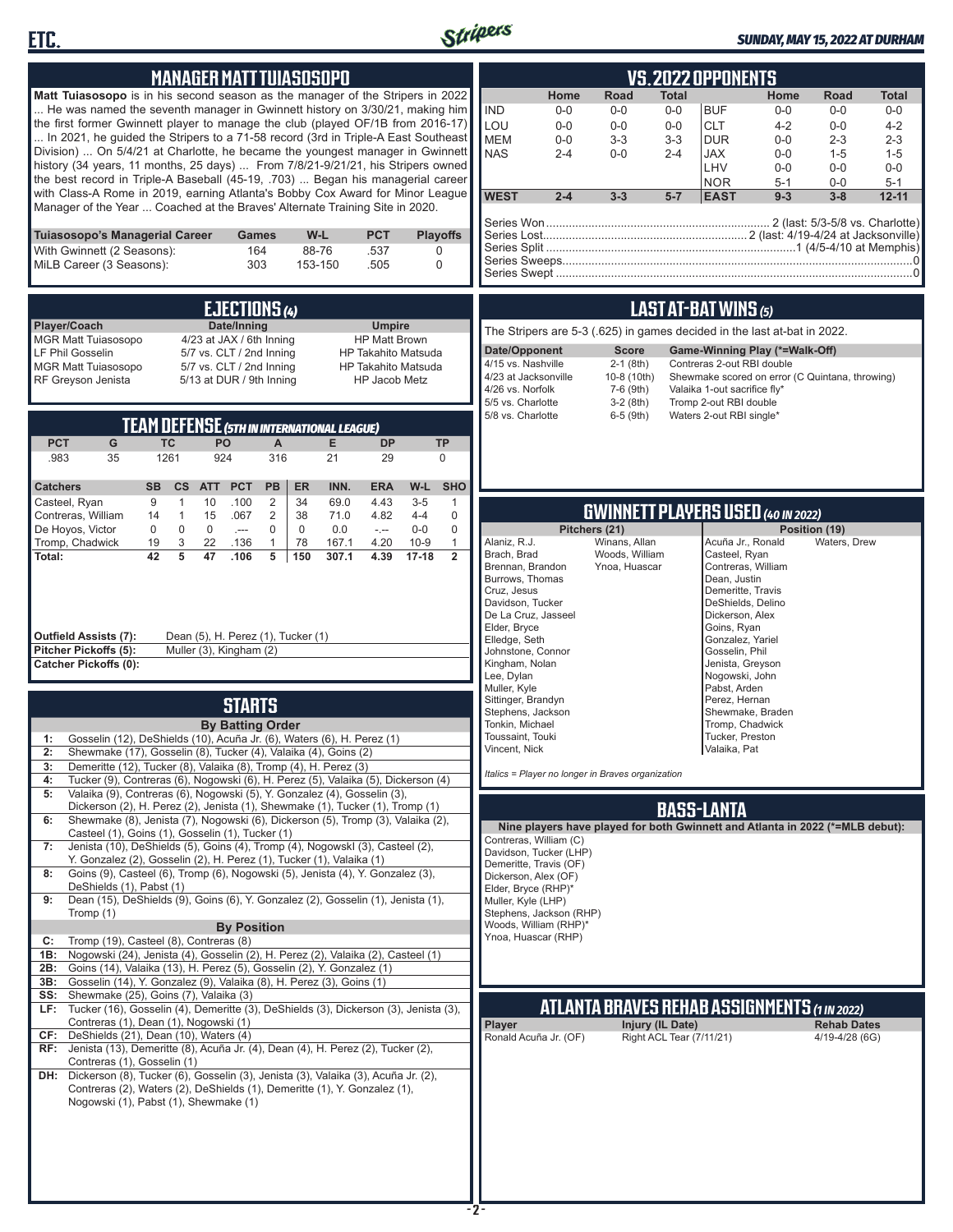# **STARTING PITCHER**



**ON BRAVES 40-MAN ROSTER**

#### *SUNDAY, MAY 15, 2022 AT DURHAM*

# **62****TOUKI TOUSSAINT**

|      |       | tiz Tuun tuuumin                                                    | <b>BIO ON PAGE 79 OF MEDIA GUIDE</b> |
|------|-------|---------------------------------------------------------------------|--------------------------------------|
| B/T: | R/R   | <b>BORN:</b> 6/20/96 in Pembroke Pines, FL (age 25)                 |                                      |
| HT:  | $6-3$ | <b>ACQUIRED:</b> Via trade with the Arizona Diamondbacks along with |                                      |
| WT:  | 215   | Bronson Arroyo in exchange for 3B Phil Gosselin on 6/20/15.         |                                      |

*TONIGHT'S START:* **Touki Toussaint** makes his sixth appearance (5th start) of the year in the finale of a six-game series at Durham.

- **• GWN Career:** Makes his 32nd career appearance (28th start) with the Stripers dating back to 2018 (9-7, 4.14 ERA, 1.44 WHIP, .243 BAA).
- **• Triple-A Splits:** Makes his 28th career Triple-A start (9-7, 4.40 ERA) ... Makes the 14th Triple-A road appearance (12th start) of his career (3-4, 4.15 ERA).
- **• Strong Stretch:** Over his last 11 games (7 starts) with the Stripers since 7/8/21, is 3-0 with a 3.40 (16 ER in 42.1 IP), .225 BAA, 20 walks, and 59 strikeouts.

*2022 SEASON:* Was a member of the Stripers' Opening Night roster for the second time in his career (also 2019) ... Made two starts (0-0, 2.08 ERA, .200 BAA) before being recalled by Atlanta on 4/19 ... Did not appear in a game for the Braves before being optioned back to Gwinnett on 4/21 ... Made his first relief appearance of the year on 4/22 at Jacksonville (4.0 IP, 1 H, 4 SO in 3-2 loss) ... Earned his first win of the year on 4/27 vs. Norfolk (5.0 IP, 6 H, 2 ER, 3 BB, 3 SO in 8-2 win).

*2022 SPRING TRAINING:* Toussaint appeared in one Spring Training game for Atlanta, 3/21 at Boston (L, 2.0 IP, 4 H, 1 ER, 1 BB, 2 SO) ... Optioned to Gwinnett on 3/23.

*2021 SEASON:* Saw time with three MiLB teams (2-1, 3.62 ERA, 1.06 WHIP, .156 BAA in 9G, 6 starts) and Atlanta (3-3, 4.50 ERA, 1.30 WHIP, .234 BAA in 11G, 10 starts) ... Began the season on Atlanta's 60-day injured list with a right shoulder strain ... Made six rehab starts between High-A Rome (1G), Double-A Mississippi (1G), and Gwinnett (4G) from 6/15-7/13, posting a 2-1 record, 4.24 ERA, and 31 strikeouts ... On 7/8-G1 vs. Nashville, struck out 11 hitters across 6.0 scoreless innings for the win ... Activated by the Braves on 7/16 ... In five August games (4 starts), went 2-0 with a 2.74 ERA and .207 BAA ... Struggled to an 8.10 ERA (9 ER in 10.0 IP) over three starts in September ... Placed on the bereavement list on 9/22 and optioned to Gwinnett on 9/26 ... Appeared in relief for the Stripers three times (4.0 IP, 0 R) ... Across his two stints with Gwinnett, went 2-1 with a 3.48 ERA, 1.16 WHIP, and .174 BAA.

*2020 SEASON:* Recalled from the Alternate Training Site by the Braves twice (7/23- 8/24, 9/14), went 0-2 with a 8.88 ERA in seven games (5 starts) across the two stints ... On 8/6 vs. Toronto, set MLB career highs in innings (6.2) and strikeouts (9) in his lone quality start of the season, a no-decision (4 H, 3 ER) in a Braves 4-3 victory.

| <b>TOUSSAINT'S 2022 STATS</b> |           |            |               |       |     |    |           |           |            |
|-------------------------------|-----------|------------|---------------|-------|-----|----|-----------|-----------|------------|
| Team                          | W-L       | <b>ERA</b> | G/GS          | IP    | ER  | HR | <b>BB</b> | <b>SO</b> | <b>BAA</b> |
| Gwinnett (AAA)                | $1 - 0$   | 4 78       | 6/5           | 261   | 14  |    | 15        | 38        | .267       |
| MiLB Career:                  | $30 - 45$ | 4.30       | 131/122 623.1 |       | 298 | 56 | 312       | 673       | .231       |
| MLB Career:                   | $9-6$     | 5.46       | 49/21         | 145.0 | 88  | 24 | 85        | 155       | 243        |

| <b>TOUSSAINT'S 2022 SPLITS (WITH GWINNETT)</b> |                    |                  |                    |  |  |  |  |  |
|------------------------------------------------|--------------------|------------------|--------------------|--|--|--|--|--|
| Home:                                          | 1-0, 6.59 ERA (3G) | Road:            | 0-0, 2.84 ERA (3G) |  |  |  |  |  |
| Day:                                           | 0-0, 7.71 ERA (2G) | Night:           | 1-0, 3.18 ERA (4G) |  |  |  |  |  |
| <b>Starter:</b>                                | 1-0, 5.64 ERA (5G) | <b>Reliever:</b> | 0-0, 0.00 ERA (1G) |  |  |  |  |  |
| Vs. LHB:                                       | .327 BAA, 1 HR     | Vs. RHB:         | .196 BAA, 2 HR     |  |  |  |  |  |

| TOUSSAINT VS. DURHAM |         |            |   |    |      |    |    |           |           |    |
|----------------------|---------|------------|---|----|------|----|----|-----------|-----------|----|
|                      | W-L     | <b>ERA</b> | G | GS | IP   | н  | ER | <b>HR</b> | <b>BB</b> | SO |
| 2018:                | $1 - 0$ | 0.75       | 2 |    | 12.0 |    |    | 0         |           | 11 |
| 2019:                | $0 - 1$ | 5.79       |   |    | 4.2  | 3  | 3  |           | 4         |    |
| 2021:                | $0 - 1$ | 14.73      | 2 |    | 3.2  | 5  | 6  | O         | 5         | 6  |
| 2022:                | $0-0$   | 6.75       |   |    | 4.0  |    | 3  |           | 4         |    |
| <b>Career:</b>       | $1 - 2$ | 4.81       | 6 | 5  | 24.1 | 19 | 13 | 2         | 15        | 31 |

| <b>TOUSSAINT'S HIGHS &amp; LOWS</b> |                           |                                     |  |  |  |  |  |  |
|-------------------------------------|---------------------------|-------------------------------------|--|--|--|--|--|--|
|                                     | <b>Season</b>             | Career (MiLB and MLB)               |  |  |  |  |  |  |
| IIP:                                | 5.0 (4/27 vs. NOR)        | 8.0 (3x, last: 7/25/18, GWN at LHV) |  |  |  |  |  |  |
| $\mathsf{Iso}:$                     | 8 (3x, last: 5/3 vs. CLT) | 11 (4x, last: 7/8/21, GWN vs. NAS)  |  |  |  |  |  |  |
| BB:                                 | 4 (2x, last: 5/10 at DUR) | 7 (8/24/17, MIS at CHA)             |  |  |  |  |  |  |
| Iн:                                 | 10 (5/3 vs. CLT)          | 11 (4/26/19, GWN vs. TOL)           |  |  |  |  |  |  |
| <b>IER:</b>                         | 7 (5/3 vs. CLT)           | 9 (7/26/15, ROM at ASH)             |  |  |  |  |  |  |
| Low-Hit CG:                         | None                      | None                                |  |  |  |  |  |  |
| Low-ER CG:                          | None                      | None                                |  |  |  |  |  |  |

#### *TOUSSAINT'S CAREER ACCOLADES*

**2017:** Advanced-A Florida Pitcher of the Year ... Southern League Pitcher of the Week (8/20/17) ... Arizona Fall League Rising Stars Game ... **2018:** Southern League Midseason All-Star ... MLB All-Star Futures Game World Team ... International League Pitcher of the Week (8/26/18) ... Atlanta Braves Minor League Pitcher of the Year ... MLBPipeline.com Braves Minor League Pitcher of the Year ... MiLB.com Braves Organization All-Star ... *Baseball America* Minor League All-Star.

| Team  | Date/Opp.    | Result        | <b>IP</b> | н  | R | ER. |  | HR BB SO |  | NP-S  | <b>Catcher</b> | Opp. Starter           | <b>Final</b> | <b>Notes</b>                             |
|-------|--------------|---------------|-----------|----|---|-----|--|----------|--|-------|----------------|------------------------|--------------|------------------------------------------|
| I GWN | 4/6 at MEM   | ND.           | 4.2       |    |   |     |  |          |  | 80-44 | Tromp          | <b>Matt Liberatore</b> | W. 5-3       | First win of the season for GWN.         |
| I GWN | 4/12 vs. NAS | ND.           | 4.0       |    |   |     |  |          |  | 80-48 | Contreras      | Caleb Boushlev         | W. 4-3       | 2022 home opener at Coolray Field.       |
| I GWN | 4/27 vs. NOR | W.<br>$1 - 0$ | 5.0       |    |   |     |  |          |  | 80-45 | Tromp          | <b>Blaine Knight</b>   | W. 8-2       | First win since 8/22/21 with ATL at BAL. |
| I GWN | 5/3 vs. CLT  | ND.           | 42        | 10 |   |     |  |          |  | 95-59 | Tromp          | Wes Benjamin           | W. 11-7      | 10 hits most since 7/8/21 vs. NAS (11).  |
| I GWN | 5/10 at DUR  | ND.           | 4.0       |    |   |     |  |          |  | 82-43 | Tromp          | Easton McGee           | W. 8-4       | Yielded 3-run HR to Josh Lowe.           |
|       |              |               |           |    |   |     |  |          |  |       |                |                        |              |                                          |

|                     | <b>STRIPERS STARTING PITCHERS (11 IN 2022)</b> |            |    |    |           |                             |                            |                                                     |  |  |
|---------------------|------------------------------------------------|------------|----|----|-----------|-----------------------------|----------------------------|-----------------------------------------------------|--|--|
| <b>Pitcher</b>      | $W-L$                                          | <b>ERA</b> | GS | QS |           | <b>Team W-L Run Support</b> | <b>Last Gwinnett Start</b> | <b>Final Line</b>                                   |  |  |
| Davidson. Tucker    | $1 - 1$                                        | 4.44       |    |    | $1 - 4$   | 3.00 RPG (15 Tot.)          | 5/11 at DUR (W)            | 5.0 IP, 4 H, 1 R, 1 ER, 0 BB, 6 SO, 1 HR (86p/57s)  |  |  |
| De La Cruz. Jasseel | $0 - 2$                                        | 9.72       | 4  |    | $1 - 3$   | 1.75 RPG (7 Tot.)           | 4/26 vs. NOR (ND)          | 0.2 IP, 2 H, 2 R, 2 ER, 3 BB, 0 SO (34p/15s)        |  |  |
| Elder, Bryce        | $0 - 0$                                        | 6.55       |    |    | $1 - 1$   | 4.50 RPG (9 Tot.)           | 5/12 at DUR (ND)           | 4.0 IP, 6 H, 6 R, 6 ER, 1 HB, 3 BB, 1 SO (75p/45s)  |  |  |
| Johnstone, Connor   | $0 - 0$                                        | 1.59       |    |    | $2 - 1$   | 1.33 RPG (4 Tot.)           | 5/8 vs. CLT (ND)           | 2.1 IP, 5 H, 3 R, 2 ER, 0 BB, 1 SO (38p/27s)        |  |  |
| Kingham, Nolan      | $0 - 0$                                        | 0.00       |    | 0  | $1 - 0$   | 4.00 RPG (4 Tot.)           | 4/30 vs. NOR (ND)          | 4.0 IP, 1 H, 0 R, 1 BB, 2 SO (42p/26s)              |  |  |
| Muller, Kyle        | $2 - 2$                                        | 3.69       | 6  |    | $3 - 3$   | 2.50 RPG (15 Tot.)          | 5/14 at DUR (L)            | 6.0 IP, 6 H, 4 R, 4 ER, 2 BB, 12 SO, 2 HR (94p/66s) |  |  |
| Stephens, Jackson   | $1 - 0$                                        | 3.00       |    |    | $1 - 0$   | 4.00 RPG (4 Tot.)           | 4/7 at MEM (W)             | 6.0 IP, 4 H, 2 R, 2 ER, 0 BB, 7 SO (71p/52s)        |  |  |
| Toussaint, Touki    | $1 - 0$                                        | 5.64       | 5  |    | $5-0$     | 4.80 RPG (24 Tot.)          | 5/10 at DUR (ND)           | 4.0 IP, 4 H, 3 R, 3 ER, 4 BB, 7 SO, 1 HR (84p/44s)  |  |  |
| Vincent. Nick       | $0 - 0$                                        | 0.00       |    |    | $1 - 0$   | $0.00$ RPG $(0$ Tot.)       | 4/15 vs. NAS (ND)          | 2.0 IP, 1 H, 0 R, 1 BB, 4 SO (41p/25s)              |  |  |
| Winans, Allan       | $0 - 1$                                        | 6.55       | 3  | 0  | $0 - 3$   | 2.67 RPG (8 Tot.)           | 4/20 at JAX $(L)$          | 2.1 IP, 4 H, 6 R, 6 ER, 2 BB, 3 SO, 2 HR (59p/35s)  |  |  |
| Ynoa. Huascar       | $1 - 2$                                        | 6.41       | 4  |    | $1 - 3$   | 2.25 RPG (9 Tot.)           | 5/13 at DUR (L)            | 3.0 IP, 5 H, 4 R, 4 ER, 3 BB, 7 SO, 1 HR (75p/45s)  |  |  |
| Total:              | $6 - 8$                                        | 4.86       | 35 | 6  | $17 - 18$ | 2.83 RPG (99 Tot.)          |                            |                                                     |  |  |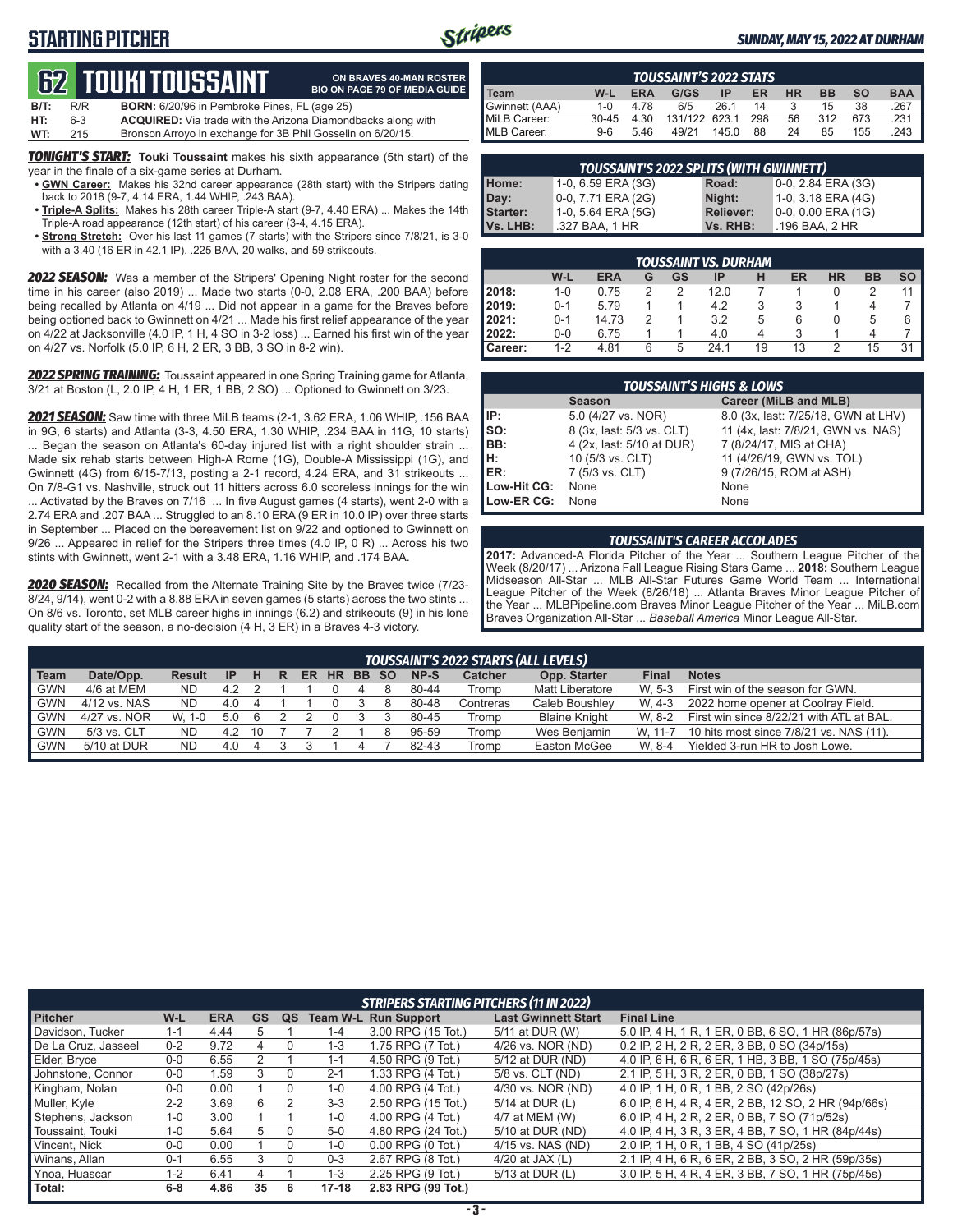## **BULLPEN**



#### *SUNDAY, MAY 15, 2022 AT DURHAM*

| <b>STRIPERS PITCHING BREAKDOWN</b>                                         |                               |            |       |                              |     |           |                    |           |            |  |
|----------------------------------------------------------------------------|-------------------------------|------------|-------|------------------------------|-----|-----------|--------------------|-----------|------------|--|
|                                                                            | W-L                           | <b>ERA</b> | ΙP    | R                            | ER  | <b>HR</b> | <b>BB</b>          | <b>SO</b> | <b>BAA</b> |  |
| <b>Starters:</b>                                                           | $6 - 8$                       | 4.86       | 153.2 | 90                           | 83  | 20        | 66                 | 174       | .246       |  |
| <b>Relievers:</b>                                                          | $11 - 10$                     | 3.98       | 153.2 | 76                           | 68  | 18        | 46                 | 202       | .241       |  |
| Total:                                                                     | $17 - 18$                     | 4.39       | 307.1 | 166                          | 150 | 38        | 112                | 376       | .243       |  |
| <b>Holds: 11 IR/Scored: 39/7 (17.9%)</b><br><b>Saves/Opp:</b> 5/10 (50.0%) |                               |            |       |                              |     |           |                    |           |            |  |
|                                                                            | <b>SO/9.0 IP Ratio: 11.01</b> |            |       | <b>BB/9.0 IP Ratio: 3.28</b> |     |           | <b>CG/SHO: 0/0</b> |           |            |  |

## **32 R.J. ALANIZ** *- RHP - 30 YRS - McALLEN, TX*

*RELIEF W/GWN:*1-1, 2.92 ERA in 10G *START W/GWN:*0-0, -.-- ERA in 0G *GF:*4 *HOLDS:*0 *SAVES:*1/1 *IR/SCORED:*3/0 *SCORELESS STREAK:*3G (3.1 IP)

*LAST OUTING:*5/12 at DUR (1.0 IP, 0 H, 0 R, 1 HB, 0 BB, 3 SO, 13p/8s)

- **• 2022: 4/7 at MEM:** Earned a save in his Gwinnett debut (1.0 IP, 0 H, 0 R, 1 SO), finishing off a 5-2 win ... **5/3 vs. CLT:** Notched 50th career MiLB win and 1st with Gwinnett (1.1 IP, 2 H in 11-7 win).
- **• 2021:** Pitched for both Triple-A Louisville (1-3, 3.46 ERA, .286 BAA, 1 SV in 33G) and Cincinnati (0-0, 3.38 ERA, .111 BAA in 3G).
- **• Triple-A Stops:** Prior to joining Gwinnett, has pitched for Toledo (DET) from 2016- 17, Durham (TB) in 2018, Tacoma (SEA) in 2019, and Louisville (CIN) from 2019- 21 ... Was a part of Durham's Governors' Cup championship team in 2018.
- **• MLB Career:** 1-0, 8.35 ERA, .278 BAA, 0 SV in 15G (0 starts) with Seattle (2019) and Cincinnati (2019, 2021).
- **• Acquired:** MiLB FA (3/20/22) ... Originally signed by the Houston Astros as a nondrafted free agent (8/14/09).

# **53 BRAD BRACH** *- RHP - 36 YRS - FREEHOLD, NJ*

*RELIEF W/GWN:*2-0, 2.84 ERA in 10G *START W/GWN:*0-0, -.-- ERA in 0G *GF:*5 *HOLDS:*0 *SAVES:*1/1 *IR/SCORED:*2/0 *SCORELESS STREAK:*-1G (2 ER)

- *LAST OUTING:*5/11 at DUR (1.0 IP, 3 H, 2 R, 2 ER, 1 BB, 2 SO, 1 HR, 28p/18s) **• 2022: 4/12 vs. NAS:** On his 36th birthday, earned 1st save with Gwinnett, closing out 4-3 win (1.0 IP, 3 H, 2 ER, 1 BB) ... **4/23 at JAX:** Pitched scoreless 9th and 10th innings (2.0 IP, 1 H, 0 R, 1 SO) for his 2nd win in 10-8 victory ... **4/15-5/6:** Made 6 consecutive scoreless appearances (8.2 IP, 7 H, 1 BB, 8 SO).
- **• 2021:** In 35G with Cincinnati, was 1-2 with a 6.30 ERA, .254 BAA, and 1 save ... Also logged 8G with Triple-A Louisville (0-0, 0.00 ERA, 0 ER in 8.2 IP, 15 SO).
- **• Triple-A Stops:** Prior to joining Gwinnett, has pitched for Tucson (SD) from 2011- 13, Norfolk (BAL) in 2014, and Louisville (CIN) in 2021.
- **• MLB Career:** 38-29, 3.55 ERA, .232 BAA, 34 SV in 531G (0 starts) with San Diego (2011-13), Baltimore (2014-18), Atlanta (2018), Chicago Cubs (2019), New York Mets (2019-20), and Cincinnati (2021) ... Pitched in the MLB Postseason for Baltimore (2014, 2016) and Atlanta (2018).
- **• Acquired:** MiLB FA (3/19/22) ... Originally the San Diego Padres' 42nd-round pick in 2008 out of Monmouth University (West Long Branch, NJ).

# **57 BRANDON BRENNAN** *- RHP - 30 YRS - MISSION VIEJO, CA*

*RELIEF W/GWN:*0-1, 9.45 ERA in 11G *START W/GWN:*0-0, -.-- ERA in 0G *GF:*0 *HOLDS:*1 *SAVES:*0/0 *IR/SCORED:*2/2 *SCORELESS STREAK:*-3G (3 R, 2 ER)

- *LAST OUTING:*5/13 at DUR (2.0 IP, 1 H, 1 R, 1 ER, 2 BB, 3 SO, 35p/19s)
- **• 2022: Has struck out 3 batters in 5 of his 11 outings (17 SO in 13.1 IP total)**. **• 2021:** Made 32 relief appearances with Triple-A Worcester (Red Sox), going 1-2
- with a 5.97 ERA, .293 BAA, and 1 save (1-for-4) ... Also made 1 MLB appearance with Boston, tossing 3.0 scoreless IP on 6/12 vs. Toronto.
- **• Triple-A Stops:** Prior to joining Gwinnett, has pitched for Charlotte (CWS) from 2017-18, Tacoma (SEA) in 2019, and Worcester (BOS) in 2021.
- **• MLB Career:** 3-6, 4.21 ERA, .214 BAA, 0 SV in 55G (0 starts) with Seattle (2019- 20) and Boston (2021).
- **• Acquired:** MiLB FA (3/10/22) ... Originally the Chicago White Sox' 4th-round pick in 2012 out of Orange Coast College (Costa Mesa, CA).

# **49 THOMAS BURROWS** *- LHP - 27 YRS - FLORENCE, AL*

*RELIEF W/GWN:*2-1, 4.38 ERA in 11G *START W/GWN:*0-0, -.-- ERA in 0G

- *GF:*0 *HOLDS:*2 *SAVES:*0/2 *IR/SCORED:*11/1 *SCORELESS STREAK:*1G (1.1 IP) *LAST OUTING:*5/12 at DUR (1.1 IP, 1 H, 0 R, 1 BB, 4 SO, 30p/18s)
- **• 2022: 4/6 at MEM:** Struck out his lone batter faced (Nolan Gorman), stranding 3 inherited runners and earning his first win of the year ... **4/30 vs. NOR:** Picked up 2nd win, logging 2.0 IP (1 H, 0 R) in combined 6-hit shutout (won 5-0).
- **• GWN Career:** 6-3, 3.66 ERA (39 ER in 96.0 IP), 6 SV in 73G (1 start) since 2019.
- **• 2021:** Spent entire year with Gwinnett, going 3-1 with a 2.64 ERA, .176 BAA, and 0
- saves (0-for-1) in 35G (1 start) ... Led team in relief strikeouts (65).
- **• MLB Career:** Has yet to make his Major League debut.
- **• Acquired:** Via trade with Seattle (1/11/17) ... Originally the Seattle Mariners' 4thround pick in 2016 out of the University of Alabama.
- **• Accolades:** Earned Gwinnett's Community Service Award in 2019.

| <b>PITCHING SPLITS</b> |            |           | <b>PITCHING BY MONTH</b> |           |            |           |           |     |            |
|------------------------|------------|-----------|--------------------------|-----------|------------|-----------|-----------|-----|------------|
|                        | <b>BAA</b> | <b>HR</b> |                          | W-L       | <b>ERA</b> | <b>HR</b> | <b>BB</b> | SΟ  | <b>BAA</b> |
| Vs. LHB:               | .272       | 18        | April:                   | $10 - 13$ | 4.01       | 23        |           | 228 | .230       |
| Vs. RHB:               | .220       | 20        | Mav:                     | 7-5       | 5.13       | 12        | 35        | 148 | 267        |
| <b>Bases Empty:</b>    | .221       | 19        | June:                    | $0 - 0$   |            | 0         |           |     |            |
| <b>Runners On:</b>     | .272       | 19        | July:                    | $0 - 0$   | - --       | 0         |           | O   | ---        |
| <b>RISP:</b>           | .281       |           | August:                  | $0 - 0$   |            |           |           | O   |            |
| Loaded:                | .429       |           | September:               | $0 - 0$   |            |           |           | U   |            |

# **48 JESUS CRUZ** *- RHP - 27 YRS - SALINAS DE HIDALGO, MEXICO*

*RELIEF W/GWN:*0-0, 2.79 ERA in 8G *START W/GWN:*0-0, -.-- ERA in 0G

*GF:*5 *HOLDS:*0 *SAVES:*0/0 *IR/SCORED:*7/3 *SCORELESS STREAK:*-1G (1 ER) *LAST OUTING:*5/14 at DUR (1.0 IP, 1 H, 1 R, 1 ER, 1 HR, 0 BB, 0 SO, 9p/5s)

- **• 2022:** Released by St. Louis on 3/30, signed with Atlanta on 4/6 ... **Since joining Gwinnett on 4/15, 5 of his 9G have been scoreless (9.2 IP, 3 ER)**.
- **• 2021:** Logged 37 relief appearances with Triple-A Memphis, going 0-3 with a 3.06 ERA, .223 BAA, and 3 SV (3-for-5) ... Pitched for Aguilas de Mexicali in the Mexican Pacific Winter League (0-1, 2.66 ERA in 21G).
- **• Triple-A Stops:** Prior to joining Gwinnett, pitched for Memphis (STL) in 2019 and 2021 ... Combined to go 6-10 with a 5.42 ERA, .246 BAA, and 3 SV in 100G.
- **• MLB Career:** 0-0, 18.00 ERA, .600 BAA, 0 SV in 1G (0 starts) with St. Louis (2020). **• Acquired:** MiLB FA (4/6/22) ... Originally signed by the St. Louis Cardinals as a
- non-drafted free agent (7/2/17).

# **60 JASSEEL DE LA CRUZ** *- RHP - 24 YRS - HATO MAYOR, D.R.*

|         | <b>RELIEF W/GWN: 0-0, 4.50 ERA in 3G</b> | <b>START W/GWN: 0-2, 9.72 ERA in 4G</b>                                 |
|---------|------------------------------------------|-------------------------------------------------------------------------|
| GF: $2$ |                                          | HOLDS: 0 SAVES: 0/0 IR/SCORED: 0/0 SCORELESS STREAK: 1G (2.0 IP)        |
|         |                                          | <b>LAST OUTING:</b> 5/13 at DUR (2.0 IP, 1 H, 0 R, 1 BB, 2 SO, 32p/18s) |

- **• 2022:** Was on Gwinnett's Opening Night roster for the 2nd straight season ... Opened the year in the rotation (0-2, 9.72 ERA in 4 starts from 4/9-4/26).
- **• GWN Career:** 1-5, 7.21 ERA (55 ER in 68.2 IP), 0 SV in 27G (19 starts) since 2021 **• 2021:** Made his Triple-A debut with the Stripers, going 1-3 with a 7.03 ERA, 1.70
- WHIP, and .278 BAA in 20G (15 starts) ... Was on the 7-day IL from 8/16-9/15. **• MLB Career:** Has yet to debut in the Majors despite recalls in 2020 and 2021.
- **• Acquired:** MiLB FA (3/13/22) ... Originally signed by the Atlanta Braves as a NDFA (6/1/15) ... Non-tendered and elected free agency (11/30/21).
- **• Accolades:** Won FSL Pitcher of the Week award on 5/19/19 after throwing the first no-hitter in Florida Fire Frogs history on 5/18/19 vs. Jupiter (9.0 IP, 2 BB, 4 SO).

### **55 SETH ELLEDGE** *- RHP - 25 YRS - DALLAS, TX*

*RELIEF W/GWN:*1-1, 2.31 ERA in 9G *START W/GWN:*0-0, -.-- ERA in 0G *GF:*1 *HOLDS:*1 *SAVES:*0/0 *IR/SCORED:*2/0 *SCORELESS STREAK:*4G (6.0 IP)

- *LAST OUTING:*5/11 at DUR (1.0 IP, 1 H, 0 R, 0 BB, 3 SO, 20p/16s)
- **• 2022: 4/29 vs. NOR:** Earned first win with Gwinnett, tossing 2.0 IP (0 H, 0 R, 0 BB, 4 SO) as part of combined 4-hit shutout in 8-0 victory.
- **• 2021:** Pitched for both Triple-A Memphis (2-2, 6.56 ERA, .299 BAA, 2 SV in 30G) and St. Louis (0-0, 4.63 ERA, .302 BAA, 0 SV in 11G).
- **• Triple-A Stops:** Prior to joining Gwinnett, has pitched for Memphis (STL) from 2019-21 (5-3, 5.66 ERA, .270 BAA, 2 SV in 51G) ... Also appeared for the Redbirds in the 2018 PCL Playoffs (0-0, 0.00 ERA in 1G).
- **• MLB Career:** 1-0, 4.63 ERA, .282 BAA, 0 SV in 23G with St. Louis (2020-21).
- **• Acquired:** MiLB FA (3/30/22) ... Originally the Seattle Mariners' 4th-round pick in 2017 out of Dallas Baptist University (TX).

# **51 CONNOR JOHNSTONE** *- RHP - 27 YRS - SAN DIEGO, CA*

*RELIEF W/GWN:*0-0, 3.00 ERA in 6G *START W/GWN:*0-0, 1.59 ERA in 3G

*GF:*1 *HOLDS:*2 *SAVES:*1/1 *IR/SCORED:*0/0 *SCORELESS STREAK:*-2G (4 R, 3 ER) *LAST OUTING:*5/12 vs. DUR (1.2 IP, 2 H, 1 R, 1 ER, 3 BB, 2 SO, 37p/20s)

- **• 2022:** In 3 spot starts (4/19 at JAX, 4/29 vs. NOR, 5/8 vs. CLT), has a 1.59 ERA (2 ER in 11.1 IP) and .250 BAA (10 H, 3 BB, 3 SO) ... **5/5 vs. CLT:** Notched his 1st career save with Stripers (1.0 IP, 0 H, 0 R), finishing off 3-2 victory.
- **• GWN Career:** 7-8, 4.38 ERA (63 ER in 129.1 IP), 1 SV in 54G since 2018 ... Of his 23 career Triple-A starts, 16 came in 2021.
- **• 2021:** Spent the full year with Gwinnett, going 3-8 with a 4.84 ERA and .258 BAA in 33G (16 starts) ... Was 2-0 with a 2.36 ERA and .191 BAA in 17 relief outings.
- **• MLB Career:** Has yet to make his Major League debut.
- **• Acquired:** Braves' 21st-round pick in 2017 out of Wake Forest University.
- **• Local Product:** Played baseball at Roswell High School (Roswell, GA).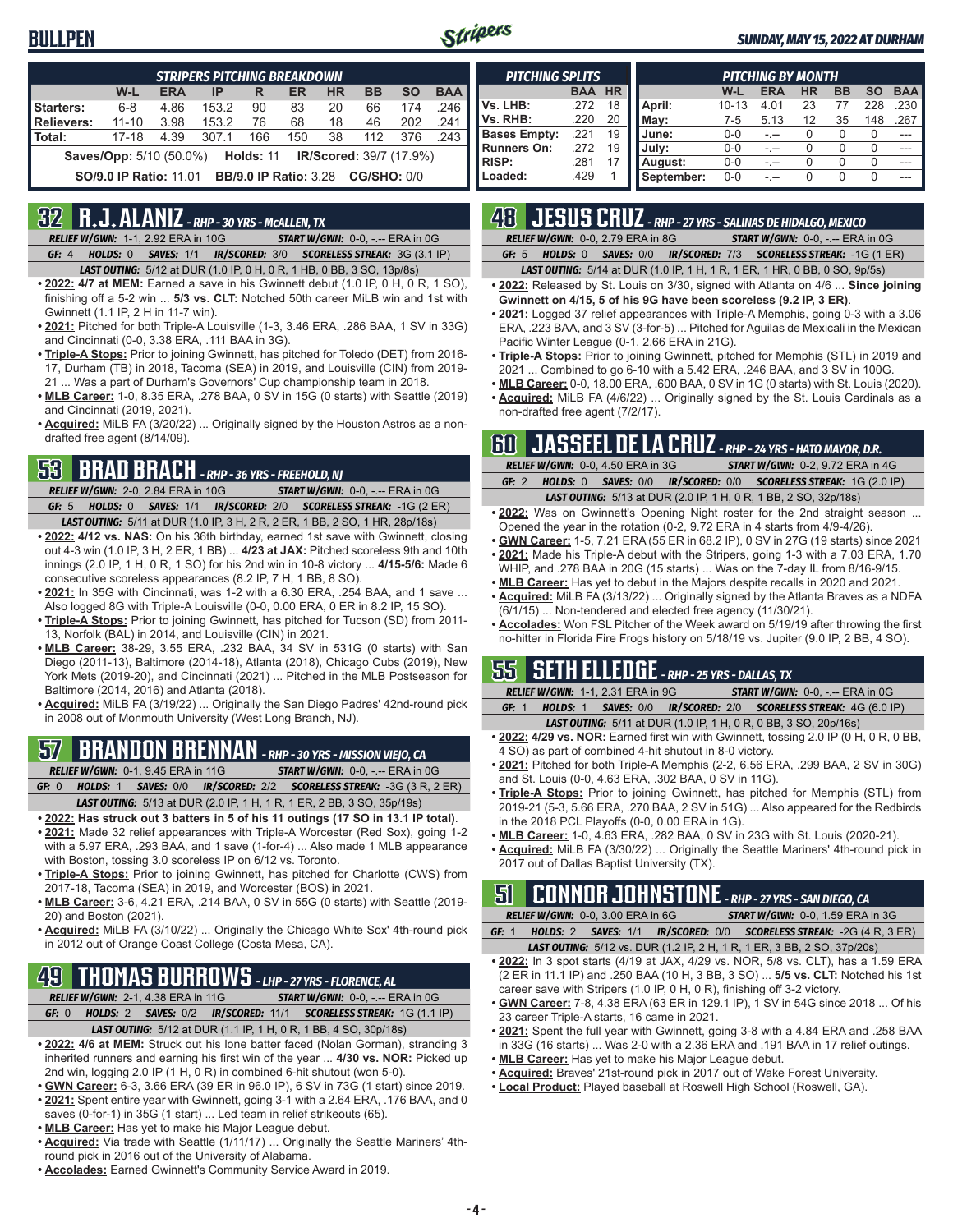# **BULLPEN**

# **39 NOLAN KINGHAM** *- RHP - 25 YRS - LAS VEGAS, NV*

*RELIEF W/GWN:*1-0, 3.07 ERA in 8G *START W/GWN:*0-0, 0.00 ERA in 1G *GF:*0 *HOLDS:*0 *SAVES:*0/0 *IR/SCORED:*6/0 *SCORELESS STREAK:*1G (2.0 IP) *LAST OUTING:*5/10 at DUR (win, 2.0 IP, 0 H, 0 R, 0 BB, 3 SO, 25p/20s)

**• 2022: 4/5-4/20:** Opened season with 5 consecutive scoreless outings, totaling 9.1 IP (3 H, 1 BB, 8 SO, .103 BAA) ... **4/30 vs. NOR:** Made spot start, pitching 4.0 innings (1 H, 1 BB, 2 SO) in combined 6-hit shutout (won 5-0) ... **5/10 at DUR:** earned 1st career Triple-A win in 16th outing (2.0 IP, 0 H, 0 R, 3 SO).

- **• GWN Career:** 1-5, 7.13 ERA (38 ER in 48.0 IP), 0 SV in 16G (7 starts) since 2021.
- **• 2021:** Pitched for both Double-A Mississippi (6-1, 2.08 ERA, .225 BAA, 2 SV in 12G) and Gwinnett (0-5, 10.13 ERA, .365 BAA in 7G) ... Named Double-A South Pitcher of the Month for June (3-0, 0.83 ERA, 0.83 WHIP, .193 BAA in 5 starts) ... Served as the M-Braves' closer during the Double-A South Championship Series, going 3-for-3 in save chances (2.1 IP, 1 H, 0 R, 0 BB, 2 SO) ... Got the final 3 outs of Mississippi's 2-1 win over Montgomery in Game 5, clinching the title.
- **• MLB Career:** Has yet to make his Major League debut.
- **• Acquired:** Braves' 12th-round pick in 2018 out of the University of Texas.

# **58 DYLAN LEE** *- LHP - 27 YRS - DINUBA, CA*

*RELIEF W/GWN:*1-1, 1.98 ERA in 12G *START W/GWN:*0-0, -.-- ERA in 0G *GF:*5 *HOLDS:*1 *SAVES:*0/0 *IR/SCORED:*2/0 *SCORELESS STREAK:*-1G (1 ER)

- **• 2022:** Recalled by Atlanta on 4/19, did not pitch (optioned on 4/20) ... **5/8 vs. CLT:**
- Logged 2.0 IP (1 H, 0 R, 4 SO) for 1st win of the year in 6-5 comeback.
- **• GWN Career:** 6-2, 1.64 ERA (11 ER in 60.1 IP), 1 SV in 47G since 2021.
- **• 2021:** Named Stripers' Most Outstanding Reliever (5-1, 1.54 ERA, .176 BAA, 1 SV in 35G) ... Led GWN relievers (min. 30.0 IP) in BAA, ranked 2nd in ERA.
- **• 2021 w/ATL:** Made his MLB debut with the Braves, logging 2G in relief in October (0-0, 9.00 ERA, .333 BAA) ... Also made his MLB Postseason debut (0-0, 6.00 ERA, .286 BAA in 3G, 1 start) ... Started Game 4 of the World Series vs. Houston on 10/30 (ND, 0.1 IP, 1 H, 1 ER, 2 BB, 1 SO), becoming the 1st pitcher in MLB history to make his 1st career start in the World Series.
- **• MLB Career:** 0-0, 9.00 ERA, .333 BAA, 0 SV in 2G (0 starts) with Atlanta (2021).
- **• Acquired:** MiLB FA (4/15/21) ... Originally the Miami Marlins' 10th-round pick in 2016 out of Fresno State University.

# **56 BRANDYN SITTINGER** *- LHP - 27 YRS - ELYRIA, OH*

*RELIEF W/GWN:*1-2, 7.11 ERA in 10G *START W/GWN:*0-0, -.-- ERA in 0G *GF:*1 *HOLDS:*1 *SAVES:*0/1 *IR/SCORED:*1/1 *SCORELESS STREAK:*-2G (2 ER) *LAST OUTING:*5/11 at DUR (1.0 IP, 3 H, 1 R, 1 ER, 0 BB, 1 SO, 24p/15s)

- **• 2022: 4/12 vs. NAS:** Earned his 1st win with Gwinnett (2.0 IP, 2 H, 0 R in 4-3 win) ...**4/12-4/19:** Had 3 straight 2.0-inning scoreless outings (6.0 IP, 5 H, 2 BB, 7 SO).
- **• 2021:** Split time between Double-A Amarillo (0-1, 3.94 ERA, .196 BAA, 1 SV in 12G) and Triple-A Reno (1-1, 4.24 ERA, .209 BAA, 4 SV in 23G) of the Arizona organization ... Also made his MLB debut (0-1, 7.71 ERA, .294 BAA, 0 SV in 5G).
- **• Triple-A Stops:** Prior to joining Gwinnett, had only pitched with Reno in 2021.
- **• MLB Career:** 0-1, 7.71 ERA, .294 BAA, 0 SV in 5G (0 starts) with Arizona (2021). **• Acquired:** MiLB FA (2/20/22) ... Originally the Detroit Tigers' 17th-round pick in 2016 out of Ashland University (Ashland, OH).

# **59 MICHAEL TONKIN** *- RHP - 32 YRS - GLENDALE, CA*

*RELIEF W/GWN:*2-0, 3.72 ERA in 10G *START W/GWN:*0-0, -.-- ERA in 0G *GF:*7 *HOLDS:*1 *SAVES:*2/3 *IR/SCORED:*0/0 *SCORELESS STREAK:*-1G (1 ER)

*LAST OUTING:*5/13 at DUR (1.0 IP, 1 H, 1 R, 1 ER, 0 BB, 2 SO, 1 HR, 19p/12s) **• 2022: 4/6 at MEM:** In his 1st outing in affiliated MiLB since 2019 (with Triple-A Reno), earned a save in his Stripers debut (1.0 IP, 1 H, 0 R, 1 SO in 5-3 win) ... **4/26 vs. NOR:** Earned 1st win with Gwinnett despite blown save (1.0 IP, 1 H, 1 ER, 1 HR, 2 SO) in 7-6 walk-off victory ... **5/5 vs. CLT:** Struck out all 3 batters faced to get the win in last-at-bat 3-2 triumph.

- **• 2021:** Pitched for the Long Island Ducks of the Atlantic League (2-1, 0.53 ERA, 9 SV in 16G), Tijuana of the Mexican League (2-1, 2.00 ERA in 6G), and Aguilas of the Dominican Winter League (1-0, 0.68 ERA in 13G).
- **• Triple-A Stops:** Before joining Gwinnett, pitched for Rochester (MIN) from 2013- 17, San Antonio (MIL) in 2019, and Reno (ARI) in 2019.
- **• MLB Career:** 3-3, 4.43 ERA, .269 BAA, 0 SV in 141G with Minnesota (2013-17).
- **• Acquired:** MiLB FA (1/11/22) ... Originally the Minnesota Twins' 30th-round pick in 2008 out of Palmdale High School (CA).

# **54 NICK VINCENT** *- RHP - 35 YRS - RAMONA, CA*

*RELIEF W/GWN:*0-3, 6.10 ERA in 9G *START W/GWN:*0-0, 0.00 ERA in 1G *GF:*3 *HOLDS:*2 *SAVES:*0/1 *IR/SCORED:*2/0 *SCORELESS STREAK:*-1G (1 ER)

- *LAST OUTING:*5/12 at DUR (loss, 0.1 IP, 3 H, 1 R, 1 ER, 1 BB, 1 SO, 17p/10s)
- **• 2022: 4/15 vs. NAS:** In his 1st Triple-A start since 2008 with Portland, tossed 2.0 scoreless IP (1 H, 1 BB, 4 SO) in an eventual 2-1 win ... **4/29 vs. NOR:** Struck out 4 over 2.0 hitless innings to finish 4-hit shutout in 8-0 win.
- **• 2021:** Opened the season with the Texas Rangers, pitching for Triple-A Round Rock (0-0, 4.11 ERA, .273 BAA in 15G) ... Released on 6/22 ... Signed by the Minnesota Twins on 6/23 and joined Triple-A St. Paul (3-1, 4.55 ERA, .228 BAA, 6 SV in 24G) ... Had his contract selected on 8/10 and logged 7G for the Twins (1-0, 0.71 ERA, .146 BAA, 0 SV).
- **• Triple-A Stops:** Prior to joining Gwinnett, has pitched for 7 Triple-A teams: Portland (SD, 2008), Tucson (SD, 2012-13), El Paso (SD, 2015), Sacramento (SF, 2019), Lehigh Valley (PHI, 2019), Round Rock (TEX, 2021), and St. Paul (MIN, 2021).
- **• MLB Career:** 23-23, 3.30 ERA, .236 BAA, 7 SV in 412G with San Diego (2012-15), Seattle (2016-18), San Francisco (2019), Philadelphia (2019), Miami (2020), and Minnesota (2021).
- **• Acquired:** MiLB FA (3/16/22) ... Originally the San Diego Padres' 18th-round pick in 2008 out of Cal State Long Beach.

# **45 WILLIAM WOODS** *- RHP - 23 YRS - TRENTON, TN*

|       | <b>RELIEF W/GWN: 0-0, 0.00 ERA in 5G</b> |  |  |  | <b>START W/GWN: 0-0, -.-- ERA in 0G/</b>                                      |  |  |  |
|-------|------------------------------------------|--|--|--|-------------------------------------------------------------------------------|--|--|--|
| GF: 1 |                                          |  |  |  | <b>HOLDS: 0 SAVES: 0/0 IR/SCORED: 1/0 SCORELESS STREAK: -1G (1 R, 0 ER)</b>   |  |  |  |
|       |                                          |  |  |  | <b>LAST OUTING:</b> 5/10 at DUR (1.0 IP, 1 H, 1 R, 0 ER, 0 BB, 1 SO, 21p/14s) |  |  |  |

- **• Prospecting:** Entering 2022, ranked the Braves' No. 21 prospect (MLB.com). **• 2022 in MiLB:** Opened with Mississippi, making his regular-season Double-A debut (0-1, 10.80 ERA, .318 BAA in 3G, 1 start) ... Promoted to Gwinnett on 4/19 ... **Has struck out 8 of 13 batters faced over 5G in Triple-A debut (2.2 IP)**.
- **• 2022 w/ATL:** Recalled on 4/26 for his MLB debut after just 90.0 career MiLB innings ... **4/27 vs. CHC:** Became the 108th former Gwinnett player to debut in the Majors (1.0 IP, 0 H, 0 R, 1 BB, 1 SO, struck out Patrick Wisdom) ... **4/27-5/1:** Made 2 scoreless appearances (2.0 IP, 2 H, 1 BB, 2 SO) before being optioned on 5/1.
- **• 2021:** Limited by injury to 5 starts between the FCL Braves (0-0, 0.00 ERA, .250 BAA in 1GS) and High-A Rome (0-1, 4.66 ERA, .270 BAA in 4GS) ... Didn't make his season debut until 8/19 ... Joined Mississippi on 9/18 and made 1 start during the Double-A South Championship Series (0-1, 6.00 ERA, 2 ER in 3.0 IP, 4 H, 2 BB, 4 SO), a 14-2 loss to Montgomery in Game 4.
- **• MLB Career:** 0-0, 0.00 ERA, .286 BAA, 0 SV in 2G with Atlanta (2022).
- **• Acquired:** Braves' 23rd-round pick in 2018 out of Dyersburg CC (TN).

| <b>BULLPEN USAGE (PITCHES THROWN IN LAST 7 DAYS)</b> |                                            |     |      |                                                       |      |      |      |  |  |
|------------------------------------------------------|--------------------------------------------|-----|------|-------------------------------------------------------|------|------|------|--|--|
| Pitcher                                              | 5/8                                        | 5/9 | 5/10 | 5/11                                                  | 5/12 | 5/13 | 5/14 |  |  |
| Alaniz                                               |                                            |     |      |                                                       | 13   |      |      |  |  |
| <b>Brach</b>                                         |                                            |     |      | 28                                                    |      |      |      |  |  |
| l Brennan                                            | 27                                         |     |      |                                                       |      | 35   |      |  |  |
| Burrows                                              | 27                                         |     |      |                                                       | 30   |      |      |  |  |
| Cruz                                                 |                                            |     | 22   |                                                       |      |      | 9    |  |  |
| De La Cruz                                           |                                            |     |      |                                                       |      | 32   |      |  |  |
| Elledge                                              |                                            |     |      | 20                                                    |      |      |      |  |  |
| Johnstone                                            | 38                                         |     |      |                                                       | 37   |      |      |  |  |
| Kingham                                              |                                            |     | 25   |                                                       |      |      |      |  |  |
| $\overline{\mathsf{Lee}}$                            | 29                                         |     |      | 15                                                    |      |      | 24   |  |  |
| Sittinger                                            |                                            |     |      | 24                                                    |      |      |      |  |  |
| Tonkin                                               |                                            |     | 14   |                                                       |      | 19   |      |  |  |
| <b>Vincent</b>                                       | 13                                         |     |      |                                                       | 17   |      |      |  |  |
| <b>Woods</b>                                         |                                            |     | 21   |                                                       |      |      |      |  |  |
|                                                      | <b>BOLD</b> = Pitches thrown in spot start |     |      | Italics = Pitches thrown for team other than Gwinnett |      |      |      |  |  |

| <b>SCORELESS INNINGS STREAKS (15-PLUS INNINGS)</b> |        |              |              |  |  |  |  |  |
|----------------------------------------------------|--------|--------------|--------------|--|--|--|--|--|
| <b>Pitcher</b>                                     | Length | <b>Dates</b> | <b>Stats</b> |  |  |  |  |  |
|                                                    |        |              |              |  |  |  |  |  |
|                                                    |        |              |              |  |  |  |  |  |
|                                                    |        |              |              |  |  |  |  |  |
|                                                    |        |              |              |  |  |  |  |  |
|                                                    |        |              |              |  |  |  |  |  |

| <b>PITCHER AWARDS &amp; HONORS</b>           |  |  |  |  |  |  |  |  |
|----------------------------------------------|--|--|--|--|--|--|--|--|
| Pitcher<br><b>Stats</b><br><b>Award/Date</b> |  |  |  |  |  |  |  |  |
|                                              |  |  |  |  |  |  |  |  |
|                                              |  |  |  |  |  |  |  |  |
|                                              |  |  |  |  |  |  |  |  |
|                                              |  |  |  |  |  |  |  |  |
|                                              |  |  |  |  |  |  |  |  |

*LAST OUTING:*5/14 at DUR (1.0 IP, 1 H, 1 R, 1 ER, 1 BB, 2 SO, 24p/16s)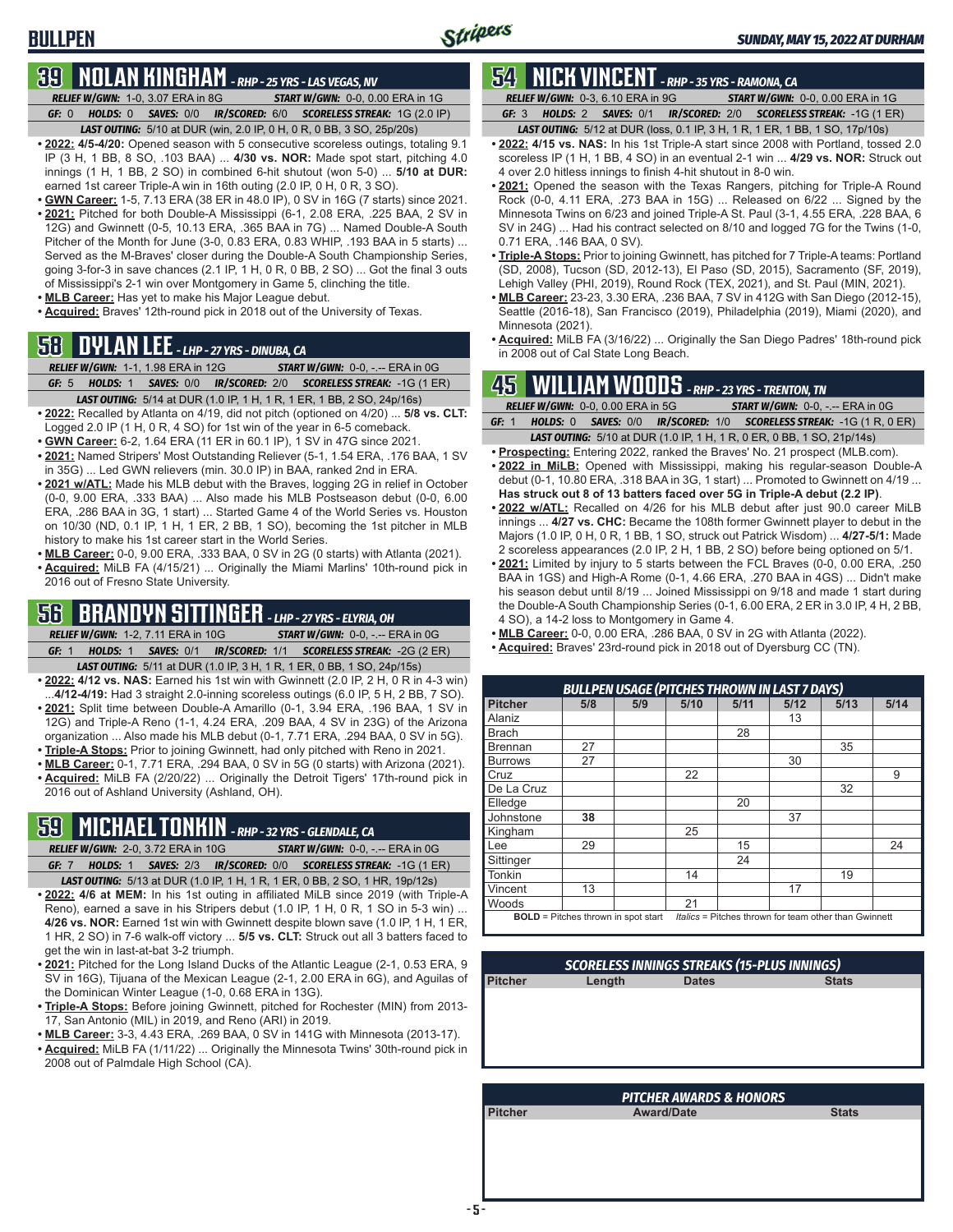#### Stripers **BATTERS** *SUNDAY, MAY 15, 2022 AT DURHAM TOTAL:* .260, 34 HR, .738 OPS *RISP:* .242, 7 HR, .699 OPS *RUNS/INNING: 1 2 3 4 5 6 7 8 9 X TOT Vs. LHP:* .265, 12 HR, .809 OPS *RISP/2O:* .253, 2 HR, .678 OPS **Stripers:** 24 25 33 15 17 8 15 10 13 2 162 *Vs. RHP:* .259, 22 HR, .714 OPS *LOADED:* .300, 0 HR, .733 OPS **Opponents:** 23 8 22 20 26 16 25 13 12 1 166

| <b>HOME RUNS</b> |                          |    |                          |           |      |   |                |          | <b>MULTI-GAMES</b>  |                                           |                |            |           |
|------------------|--------------------------|----|--------------------------|-----------|------|---|----------------|----------|---------------------|-------------------------------------------|----------------|------------|-----------|
| <b>Player</b>    | 1R                       | 2R | 3R                       | <b>GS</b> | Tot. |   | Off LH Off RH  | Team W-L | <b>Career w/GWN</b> | Last HR with Gwinnett (Regular Season)    | <b>Hit</b>     | <b>RBI</b> | <b>HR</b> |
| Acuña Jr.        |                          |    |                          |           |      |   |                | $0 - 0$  | 10 HR               | 4/17/18 vs. SWB, 2R (LH Josh Rogers)      | 3              |            |           |
| Casteel          | 4                        |    | $\overline{\phantom{a}}$ | ٠         | 4    | 2 | 2              | $2 - 2$  | <b>12 HR</b>        | 5/7/22 vs. CLT, 1R (LH John Parke)        | 2              |            |           |
| Contreras        | $\overline{\phantom{0}}$ |    | $\overline{\phantom{a}}$ |           |      |   |                | $0 - 0$  | 9 HR                | 9/7/21 at COL, 1R (LH Kirk McCarty)       | 4              |            |           |
| Dean             |                          |    |                          |           |      |   |                | $0 - 0$  | $0$ HR              |                                           | 3              | 2          |           |
| De Hoyos         | $\overline{\phantom{0}}$ |    |                          | ۰         | ۰    |   |                | $0 - 0$  | $0$ HR              |                                           |                |            |           |
| Demeritte        | $\overline{\phantom{0}}$ |    |                          |           | 2    |   | $\overline{2}$ | $0 - 2$  | 43 HR               | 4/14/22 vs. NAS, 2R (RH Jason Alexander)  | 3              | 2          |           |
| DeShields        | ۰.                       |    |                          |           |      |   |                | $0 - 0$  | $0$ HR              |                                           | 6              | 2          |           |
| <b>Dickerson</b> |                          |    |                          |           |      |   |                | $1 - 0$  | $1$ HR              | 5/11/22 at DUR, 1R (RH Tommy Romero)      | 3              |            |           |
| Goins            |                          |    |                          |           |      |   |                | $0 - 0$  | 6 HR                | 9/14/21 vs. NAS, 1R (RH Josh Lindblom)    | 3              |            |           |
| Gonzalez         | $\overline{\phantom{0}}$ |    |                          |           |      |   |                | $0 - 0$  | 0 HR                |                                           | $\overline{2}$ |            |           |
| Gosselin         |                          |    | $\overline{\phantom{a}}$ |           |      |   |                | $1 - 0$  | 13 HR               | 4/23/22 at JAX, 2R (RH Huascar Brazoban)  |                |            |           |
| Jenista          | 3                        |    |                          |           |      |   | 3              | $3-0$    | 4 HR                | 4/12/22 vs. NAS, 1R (LH Rex Brothers)     | 6              | 3          |           |
| Nogowski         | $\overline{\phantom{0}}$ |    |                          | ۰         |      |   |                | $1 - 0$  | 1 HR                | 4/12/22 vs. NAS, 2R (RH Caleb Boushley)   | 5              | 3          |           |
| H. Perez         |                          |    |                          |           | 2    |   |                | $2 - 0$  | 2 HR                | 5/7/22 vs. CLT. 2R (LH John Parke)        | 3              |            |           |
| Shewmake         | 2                        |    |                          |           | 2    |   |                | $2 - 0$  | $2$ HR              | 4/27/22 vs. NOR, 1R (RH Matt Vogel)       | 10             |            |           |
| <b>Tromp</b>     | 3                        | 3  | $\overline{2}$           |           | 8    | 2 | 6              | $3 - 4$  | 8 HR                | 5/12/22 at DUR, 3R (RH Miller Hogan)      | 8              | 5          |           |
| Tucker           |                          |    |                          |           |      |   |                | $0 - 1$  | 1 HR                | 5/6/22 vs. CLT, 1R (RH Davis Martin)      |                | 3          |           |
| Valaika          | 3                        | 3  | $\overline{\phantom{a}}$ |           | 6    |   | $\overline{2}$ | $5 - 1$  | 6 HR                | 5/13/22 at DUR, 1R (LH Josh Fleming)      | 11             |            |           |
| <b>Naters</b>    | 2                        |    |                          |           | 2    |   |                | $2 - 0$  | <b>15 HR</b>        | 5/11/22 at DUR, Leadoff (RH Tommy Romero) | 2              |            |           |
| Total:           | 20                       | 11 | 3                        | 0         | 34   |   |                |          |                     |                                           |                |            |           |

**Back-to-Back Homers (1x) Leadoff (Game) Homers (2x): Walk-Off Homers (0x): Walk-Off Homers (0x): None None Walk-Off Homers (0x): Walk-Off Homers (0x): Walk-Off Homers (0x): Waters (2x: 5/3 vs. CLT, 5/11 at** Nogowski (2R) / Jenista, 4/12 vs. NAS (2nd Inning)

|             | $\frac{1}{2}$ |
|-------------|---------------|
| <b>None</b> |               |

| <b>STRIPERS BATTING BY MONTH</b> |            |    |    |    |           |            |           |            |            |            |
|----------------------------------|------------|----|----|----|-----------|------------|-----------|------------|------------|------------|
|                                  | <b>AVG</b> | G  | 2B | 3B | <b>HR</b> | <b>RBI</b> | <b>SB</b> | <b>OBP</b> | <b>SLG</b> | <b>OPS</b> |
| April:                           | .249       | 23 | 39 | 4  | 17        | 85         | 22        | .321       | .377       | .698       |
| May:                             | .280       | 12 | 27 | 0  | 17        | 63         | 6         | .341       | .471       | .812       |
| <b>June:</b>                     |            |    |    |    |           |            |           |            |            |            |
| July                             |            |    |    |    |           |            |           |            |            |            |
| August:                          |            |    |    |    |           |            |           |            |            |            |
| September:                       |            |    |    |    |           |            |           |            |            |            |

# **9 RYAN CASTEEL** *- C - 30 YRS - CHATTANOOGA, TN*

*SEASON WITH GWN:*.200, 4 HR, 6 RBI, 0 SB, .843 OPS *HIT STREAK:* -1G (0-3)

*5/14 at DUR:*DNP *DUR SERIES:* .000 (0-3)

- **• 2022:** Of his 7 hits, 4 are solo homers (4/9 at MEM, 4/14 vs. NAS, 4/23 at JAX, 5/7 vs. CLT) ... **4/30 vs. NOR:** Tallied his first triple with Gwinnett (1-for-4, 2 RBI).
- **• GWN Career:** .220 (42-for-191), 6 2B, 1 3B, 12 HR, 34 RBI in 78G since 2021. **• 2021:** Spent the entire year with Gwinnett, batting .224 (6 2B, 8 HR, 13 R, 28 RBI,
- .716 OPS) in 68G ... Led the club in pinch-hit at-bats (28) and hits with the bases loaded (4-for-6, .667, 2 2B, 1 HR, 12 RBI, 2.125 OPS).
- **• Triple-A Stops:** Prior to Gwinnett, played for Albuquerque (COL) from 2015-16.
- **• MLB Career:** Has yet to make his Major League debut.
- **• Acquired:** MiLB FA (11/29/21) ... On his 3rd contract with Atlanta (also signed on 1/24/19 and 3/14/21) ... Originally the Colorado Rockies' 17th-round pick in 2010 out of Cleveland State Community College (Cleveland, TN).

# **26 DELINO DESHIELDS JR.** *- OF - 29 YRS - EASTON, MD*

*SEASON WITH GWN:*.259, 0 HR, 8 RBI, 8 SB, .705 OPS *HIT STREAK:* -1G (0-2) *5/14 at DUR:*0-2, HBP *DUR SERIES:* .300 (3-10), RBI, 2 SB

- **• IL Leaderboard:** Entering 5/15, ranks in steals (T-9th, 8). **• 2022: 4/21-5/5:** Posted 11G on-base streak (.289, 11-for-38, 2 2B, 7 R, 6 RBI, 3
- SB, 8 BB, .417 OBP) ... Has pair of 2-steal games (4/19 at JAX, 5/10 at DUR).
- **• 2021:** Played in the Texas, Boston, and Cincinnati orgs ... Spent time with Round Rock (TEX) and Worcester (BOS) in Triple-A (.252, 13 2B, 2 3B, 6 HR, 22 RBI, 21 SB in 84G) ... Finished with the Reds (.255, 5 2B, 1 HR, 6 RBI, 2 SB in 25G).
- **• Triple-A Stops:** Prior to joining Gwinnett, played for Round Rock (TEX, 2015-16, 2018, 2021), Nashville (TEX, 2019), and Worcester (BOS, 2021).
- **• MLB Career:** .246, 81 2B, 19 3B, 19 HR, 139 RBI, 111 SB in 601G with Texas (2015-19), Cleveland (2020), and Cincinnati (2021) ... Played for Texas (2015) and Cleveland (2020) in MLB Postseason (.290, 3 2B, 2 RBI, 1 SB in 7G).
- **• Acquired:** MiLB FA (4/5/22) after being released by Miami (4/3/22) ... Originally the Texas Rangers' 1st-round pick (3rd overall) in 2014 out of Woodward Academy (College Park, GA).
- **• Bloodlines:** Is the son of Delino DeShields, 13-year MLB infielder (MON, LAD, STL, BAL, CHC) from 1990-2002 ... Finished 2nd in NL R.O.Y. voting in 1990.

| <b>PINCH HITTERS</b> |       |    |   |   |    |    |           |            |           |           |
|----------------------|-------|----|---|---|----|----|-----------|------------|-----------|-----------|
| <b>Player</b>        | AVG.  | AB | R | н | 2B | 3B | <b>HR</b> | <b>RBI</b> | <b>BB</b> | <b>SO</b> |
| <b>Contreras</b>     | 1.000 |    | O |   | 0  | O  | O         |            | U         |           |
| Uenista              | .000  |    |   |   | 0  |    |           |            |           |           |
| l Totals:            | .500  | 2  |   |   | 0  | 0  | 0         | 0          | O         |           |
|                      |       |    |   |   |    |    |           |            |           |           |
|                      |       |    |   |   |    |    |           |            |           |           |

# **30 ALEX DICKERSON** *- OF - 31 YRS - POWAY, CA*

*SEASON WITH GWN:*.209, 1 HR, 2 RBI, 0 SB, .570 OPS *HIT STREAK:* -1G (0-3)

- 
- *5/14 at DUR:*0-3 *DUR SERIES:* .235 (4-17), HR, RBI **• 2022 w/GWN:** In last 3G, batting .333 (4-for-12, 1 HR, 2 R, 1 RBI, .916 OPS).
- **• 2022 w/ATL:** Was on the Braves' Opening Day roster, hit .121 (4-for-33, 1 HR, 3 R, 2 RBI) in 13G ... DFA'd on 4/28, outrighted to Gwinnett on 4/30.
- **• 2021:** Logged 111G with San Francisco (.233, 10 2B, 2 3B, 13 HR, 38 RBI, 1 SB, .724 OPS) ... Set MLB career highs in games, hits (66), homers, and RBI ... Also played 11G with Triple-A Sacramento (.289, 3 2B, 2 HR, 4 RBI).
- **• Triple-A Stops:** Prior to joining Gwinnett, played for El Paso (SD, 2015-16, 2019) and Sacramento (2019, 2021) ... Was PCL Rookie of the Year and Postseason All-Star in 2015 (.307, 36 2B, 9 3B, 12 HR, 82 R, 71 RBI, .877 OPS in 125G).
- **• MLB Career:** .255, 49 2B, 8 3B, 40 HR, 132 RBI, 7 SB, .785 OPS in 339G with San Diego (2016, 2019), San Francisco (2019-21), and Atlanta (2022) ... Made MLB Postseason debut with Giants in 2021 (.000, 0-for-4 in 4G).
- **• Acquired:** MLB FA (3/16/22) ... Originally the Pittsburgh Pirates' 3rd-round pick in 2011 out of the University of Indiana.

# **13 VICTOR DE HOYOS** *- C - 24 YRS - LORICA, COLOMBIA*

| <b>SEASON WITH GWN: .---, 0 HR, 0 RBI, 0 SB, .--- OPS</b> | <b>HIT STREAK:</b> $0G(0-0)$  |
|-----------------------------------------------------------|-------------------------------|
| $5/14$ at DUR: DNP                                        | <b>DUR SERIES:</b> $---(0-0)$ |

- **• 2022:** Opened with Class-A Augusta, batting .333 (6-for-18, 2 2B, 1 HR, 3 R, 4 RBI, 1.040 OPS) in 6G ... Promoted to Gwinnett on 5/10 for Triple-A debut ... When he plays, it will be his first action above the Class-A level.
- **• 2021:** Split time between the FCL Braves (.111, 1-for-9 in 3G) and Augusta (.257, 26-for-101, 3 2B, 5 HR, 14 R, 13 RBI in 28G).
- **• MLB Career:** Has yet to debut in the Majors.
- **• Acquired:** Braves' NDFA (7/2/16) out of Colombia.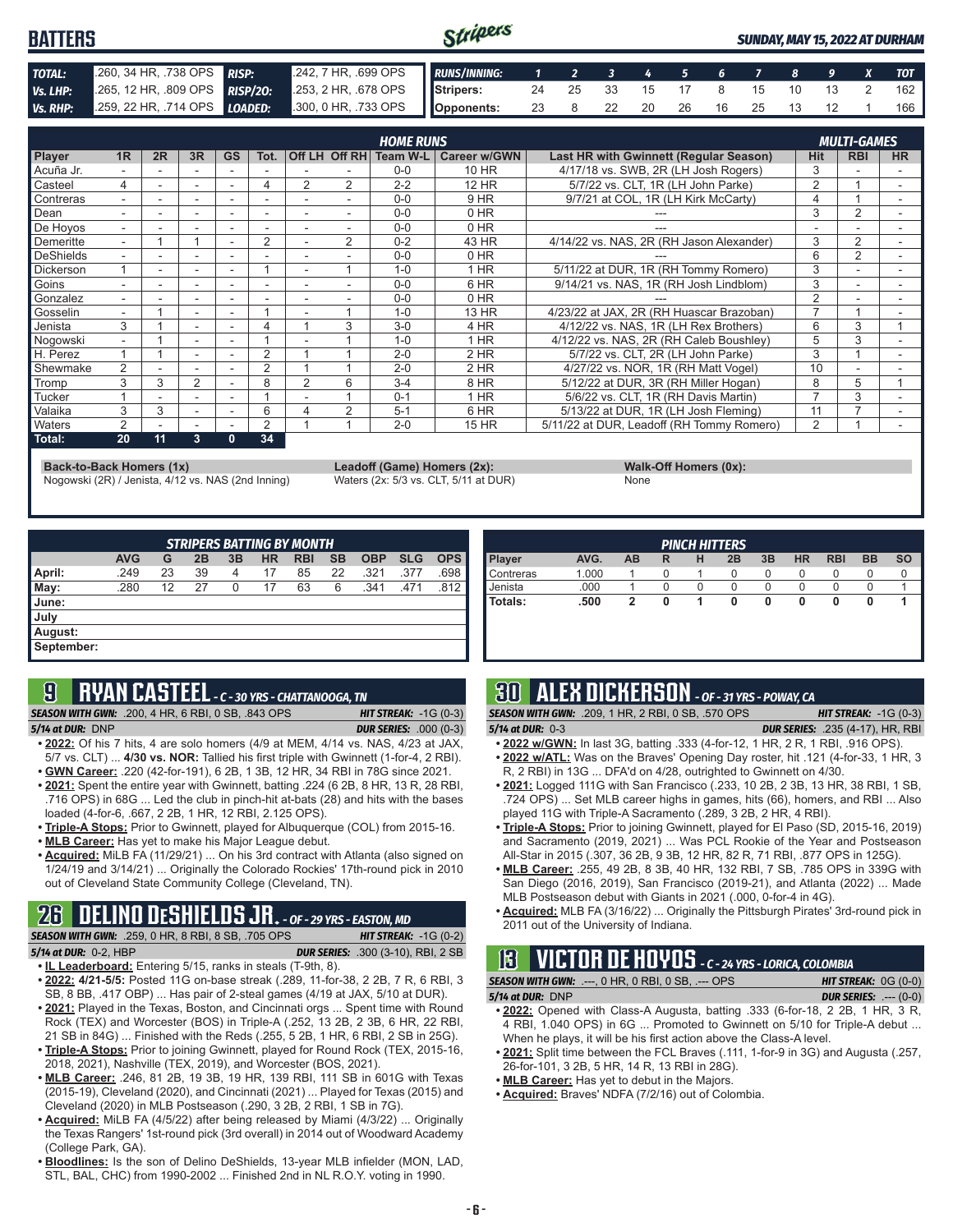# **1 RYAN GOINS** *- INF - 34 YRS - TEMPLE, TX*

### *SEASON WITH GWN:*.150, 0 HR, 2 RBI, 0 SB, .359 OPS *HIT STREAK:* -1G (0-2)

*5/14 at DUR:*0-2, BB *DUR SERIES:* .364 (4-11), RBI

**BATTERS**

- **• GWN Career:** .216 (82-for-380), 12 2B, 1 3B, 6 HR, 37 RBI in 114G since 2021. **• 2021:** Spent the entire year with Gwinnett, batting .233 (9 2B, 1 3B, 6 HR, 27 R, 35 RBI, 3 SB, .635 OPS) in 91G.
- **• Triple-A Stops:** Prior to joining Gwinnett, played for Buffalo (TOR) from 2013-16, Lehigh Valley (PHI) in 2018, and Charlotte (CWS) in 2019 ... Was an International League Midseason All-Star with Charlotte in 2019.
- **• MLB Career:** .228, 71 2B, 12 3B, 22 HR, 158 RBI in 555G with Toronto (2013-17), Kansas City (2018), Chicago White Sox (2019-20) ... Played for Toronto in 2015- 16 Postseasons (.146, 1 HR, 5 RBI in 14G).
- **• Acquired:** MiLB FA (3/13/22), his 2nd deal with Atlanta (also signed on 2/25/21) ... Originally the Toronto Blue Jays' 4th-round pick in 2009 out of Dallas Baptist University (Dallas, TX).

**SEASON WITH GWN:** .284, 1 HR, 9 RBI, 2 SB, .743 OPS *5/14 at DUR:*DNP *DUR SERIES:* .308 (4-13), RBI, SB

- **• 2022: Has reached base safely in 26 of 27G with an at-bat**, posting an 11G on-base streak from 4/5-4/20 (.263, .396 OBP) and 10G on-base streak from 4/22- 5/6 (.326, .362 OBP) ... **4/23 at JAX:** Blasted 2-run HR (1), his first with Gwinnett since 8/25/18 at CLT, went 1-for-4 with season-high 3 RBI.
- **• GWN Career:** .294 (284-for-966), 56 2B, 9 3B, 13 HR, 91 RBI, 9 SB in 263G from 2013-14, 2018, and 2022 ... Set Gwinnett record for single-season batting average in 2014 (.344), earning team MVP and IL Postseason All-Star honors.
- **• 2021:** Spent the entire year with the LA Angels, batting .261 (14 2B, 7 HR, 47 RBI, 4 SB) in 104G ... His 90 hits were an MLB career high.
- **• Triple-A Stops:** In addition to Gwinnett, has also played for Reno (ARI) in 2015, Round Rock (TEX) in 2017, Indianapolis (PIT) in 2017, Louisville (CIN) in 2018, and Lehigh Valley (PHI) in 2019.
- **• MLB Career:** .261, 49 2B, 2 3B, 17 HR, 101 RBI, 11 SB in 463G with Atlanta (2013-15), Arizona (2015-16), Texas (2017), Pittsburgh (2017), Cincinnati (2018), Philadelphia (2019-20), and LA Angels (2021).
- **• Acquired:** MiLB FA (3/19/22) ... Originally the Atlanta Braves' 5th-round pick in 2010 out of the University of Virginia ... Traded to Arizona in the deal that brought in RHP Touki Toussaint (6/20/15).

# **18 GREYSON JENISTA** *- OF - 25 YRS - LAWRENCE, KS*

*SEASON WITH GWN:*.275, 4 HR, 11 RBI, 0 SB, .847 OPS *HIT STREAK:* 3G (5-11)

*5/14 at DUR:*DNP *DUR SERIES:* .455 (5-11), 4 RBI

- **• 2022: 4/7 at MEM:** Tallied his first career Triple-A hit and RBI with a solo homer to deep CF (2-for-4, RBI) ... **4/12 vs. NAS:** Notched his 2nd career multi-homer game (1st in Triple-A) with pair of solo blasts (#3-4, 2-for-3, 2 RBI) ... **4/24-5/5:**  Posted 9G on-base streak (.321, 9-for-28, 1 2B, 8 R, 2 RBI, 8 BB, .459 OBP) ... **5/11 at DUR:** Matched season high with 3 hits (3-for-4, 2 2B, 2 RBI).
- **• 2021:** Spent the entire year with Double-A Mississippi, batting .216 (7 2B, 2 3B, 19 HR, 45 R, 42 RBI, 7 SB, .808 OPS) in 89G ... Ranked among Double-A South leaders in homers (6th), walks (7th, 51), slugging (10th, .465), and OPS (10th) ... In the Double-A South Championship Series, hit .167 (3 HR, 3 RBI) in 5G ... His solo homer in Game 5 on 9/26 vs. Montgomery was the difference in a 2-1 win.
- **• MLB Career:** Has yet to make his Major League debut.
- **• Acquired:** Braves' 2nd-round pick in 2018 out of Wichita State University (KS).

# **28 JOHN NOGOWSKI** *- INF - 29 YRS - TALLAHASSEE, FL*

|                      | <b>SEASON WITH GWN: .190. 1 HR. 10 RBI. 2 SB. .562 OPS</b>                                                                                                                                                                                                                                                                                           | <b>HIT STREAK:</b> $1G(1-3)$  |
|----------------------|------------------------------------------------------------------------------------------------------------------------------------------------------------------------------------------------------------------------------------------------------------------------------------------------------------------------------------------------------|-------------------------------|
| $5/14$ at DUR: $1-3$ |                                                                                                                                                                                                                                                                                                                                                      | <b>DUR SERIES:</b> .125 (1-8) |
|                      | $\overline{0.000}$ , $\overline{1110}$ , $\overline{1110}$ , $\overline{1111}$ , $\overline{1111}$ , $\overline{1111}$ , $\overline{1111}$ , $\overline{1111}$ , $\overline{1111}$ , $\overline{1111}$ , $\overline{1111}$ , $\overline{1111}$ , $\overline{1111}$ , $\overline{1111}$ , $\overline{1111}$ , $\overline{1111}$ , $\overline{1111}$ , |                               |

- **• 2022: 4/12 vs. NAS:** Belted Gwinnett's 1st homer at Coolray Field this year (2 run), finished 2-for-3 with 2 RBI.
- **• 2021:** Played for 3 different Triple-A Teams (Memphis, Indianapolis, Sacramento) and 2 different MLB teams (St. Louis, Pittsburgh) ... Combined to bat .211 (7 2B, 6 HR, 29 RBI, 6 SB) in 64G in MiLB ... In 52G in MLB, hit .233 (7 2B, 1 HR, 14 RBI).
- **• Triple-A Stops:** Prior to joining Gwinnett, has played for Memphis (STL) in 2019 and 2021, Indianapolis (PIT) in 2021, and Sacramento (SF) in 2021.
- **• MLB Career:** .233, 7 2B, 0 3B, 1 HR, 14 RBI in 52G with St. Louis (2020-21) and Pittsburgh (2021).
- **• Acquired:** Claimed from San Francisco in the 2021 Rule 5 Draft ... Originally the Oakland Athletics' 34th-round pick in 2014 out of Florida State University.

# **7 HERNAN PEREZ** *- INF - 31 YRS - VILLA DE CURA, VENEZUELA*

*SEASON WITH GWN:*.239, 2 HR, 4 RBI, 1 SB, .721 OPS *HIT STREAK:* -1G (0-3) *5/14 at DUR:*0-3, BB *DUR SERIES:* .188 (3-16)

- **• 2022:** Played 3G with Tijuana of the Mexican League (.231, 1 2B, 1 HR, 3 RBI) before being signed by Atlanta and joining Gwinnett on 4/29.
- **• 2021:** Made Washington's Opening Day roster, but hit .053 in 10G before being DFA'd on 5/4 ... Signed MiLB deal with Milwaukee on 5/7 ... Played 23G with Nashville (.357, 6 2B, 3 HR, 18 RBI, 4 SB) before being released on 7/4 ... Won MVP of the Venezuela Winter League (.296, 6 HR, 22 RBI in 31G with Aragua).
- **• Triple-A Stops:** Prior to joining Gwinnett, has played for Toledo (DET, 2013-14), Colorado Springs (MIL, 2016), San Antonio (MIL, 2019), and Nashville (MIL, 2021) ... Won IL Player of the Week once with the Mud Hens (6/16/14).
- **• MLB Career:** .250, 74 2B, 11 3B, 45 HR, 180 RBI, 69 SB, .662 OPS in 651G with Detroit (2012-15), Milwaukee (2015-19), Chicago Cubs (2020), and Washington (2021) ... Played in 13 MLB Postseason games with Detroit (2013-14) and Milwaukee (2018), batting .188 (3-for-16, 2 2B, 2 RBI, 2 SB).
- **• Acquired:** MiLB FA (4/28/22) ... Originally signed by the Detroit Tigers as a NDFA **5** out of Venezuela (5/14/19). **PHIL GOSSELIN**  *INF 33 YRS BRYN MAWR, PA*

# **8 BRADEN SHEWMAKE** *- INF - 24 YRS - WYLIE, TX*

*SEASON WITH GWN:*.307, 2 HR, 6 RBI, 4 SB, .796 OPS *HIT STREAK:* -1G (0-4)

- *5/14 at DUR:*0-4 *DUR SERIES:* .400 (8-20), 2 RBI, SB **• Prospecting:** Entering 2022, ranked the Braves' No. 6 prospect by MLB.com.
- **• 2022: In 8G since 5/6, batting .387 (12-for-31, 4 2B, 6 R, 2 RBI, 1 SB, .960 OPS)** ... **4/5 at MEM:** Went 2-for-4 with steal in his Triple-A debut ... **4/6 at MEM:**  Blasted 1st career Triple-A homer (solo) in 3-for-5 effort ... **4/27 vs. NOR:** Belted 1st Coolray Field homer (solo, #2, 1-for-5, 1 RBI) ... **4/28 vs. NOR:** Notched 3rd multi-steal game of career (2 SB, 2-for-4, 2B, R) ... **5/10 at DUR:** Reached base 6 times (career-high 4 hits, 4-for-4, 2 2B, 2 BB) and tied GWN record for runs (4).
- **• 2021:** With Double-A Mississippi, hit .228 (14 2B, 3 3B, 12 HR, 40 R, 40 RBI, 4 SB, .672 OPS) in 83G ... In the Double-A South Championship Series, hit .100 (2 R, 1 RBI) in 5G ... Named by MiLB.com as a Braves Organization All-Star.
- **• MLB Career:** Has yet to make his Major League debut.
- **• Acquired:** Braves' 1st-round pick (21st overall) in 2019 out of Texas A&M.

# **14 CHADWICK TROMP** *- C - 26 YRS - ORANJESTAD, ARUBA*

*SEASON WITH GWN:*.338, 8 HR, 24 RBI, 0 SB, 1.097 OPS *HIT STREAK:* -1G (0-4) *5/14 at DUR:*0-4 *DUR SERIES:* .263 (5-19), 3 HR, 8 RBI

- **• IL Leaderboard:** Entering 5/15, ranks in homers (T-7th, 8) and RBI (T-10th, 24). **• Record Streaks:** Set Gwinnett franchise records for longest RBI streak (11G from
- 4/28-5/12, 23 RBI) and extra-base hit streak (9G from 5/1-5/12, 11 XBH).
- **• 2022:** DFA'd by Atlanta on 4/12, outrighted to Gwinnett on 4/19 ... **5/3 vs. CLT:** Notched 4th career 2-homer game with pair of 2-run blasts (#2-3) ... **5/5 vs. CLT:** Hit 2-out 8th-inning double for GWRBI in 3-2 last-at-bat win ... **5/10 at DUR:** Went 2-for-5 with 2-run HR (#6) and 4 RBI, his 9th-straight game with an RBI (set Gwinnett franchise record, surpassing **Adonis Garcia's** 8G streak from 2016) ... **5/12 at DUR:** Set a Gwinnett record with his 9th straight game with an extra-base hit, a 3-run HR (#8) ... **4/24-5/12:** Posted a 13G hitting streak (.385, 20-for-52, 4 2B, 7 HR, 13 R, 23 RBI, 1.276 OPS).
- **• IL Player of the Week:** Named for 5/2-8, hit .471 (8-for-17) with league highs in homers (4), XBH (7), RBI (12), SLG (1.353), and OPS (1.879).
- **• GWN Career:** .308 (28-for-91), 5 2B, 0 3B, 8 HR, 24 RBI in 24G since 2021.
- **• 2021:** Played 55G with Triple-A Sacramento (.224, 12 2B, 6 HR, 24 RBI) and 9G with San Francisco (.222, 1 HR, 2 RBI) ... DFA'd on 9/18, claimed by Atlanta on 9/21 ... Joined Gwinnett and hit .176 (0 XBH, 0 RBI) in 5G.
- **• Triple-A Stops:** Prior to joining Gwinnett, has played for Louisville (CIN) in 2015 and 2018-19, and Sacramento (SF) in 2021.
- **• MLB Career:** .215, 1 2B, 0 3B, 5 HR, 12 RBI in 33G with San Francisco (2020-21).
- **• Acquired:** Claimed off waivers from San Francisco (9/21/21) ... Originally signed by the Cincinnati Reds as a NDFA (1/24/13) out of Aruba.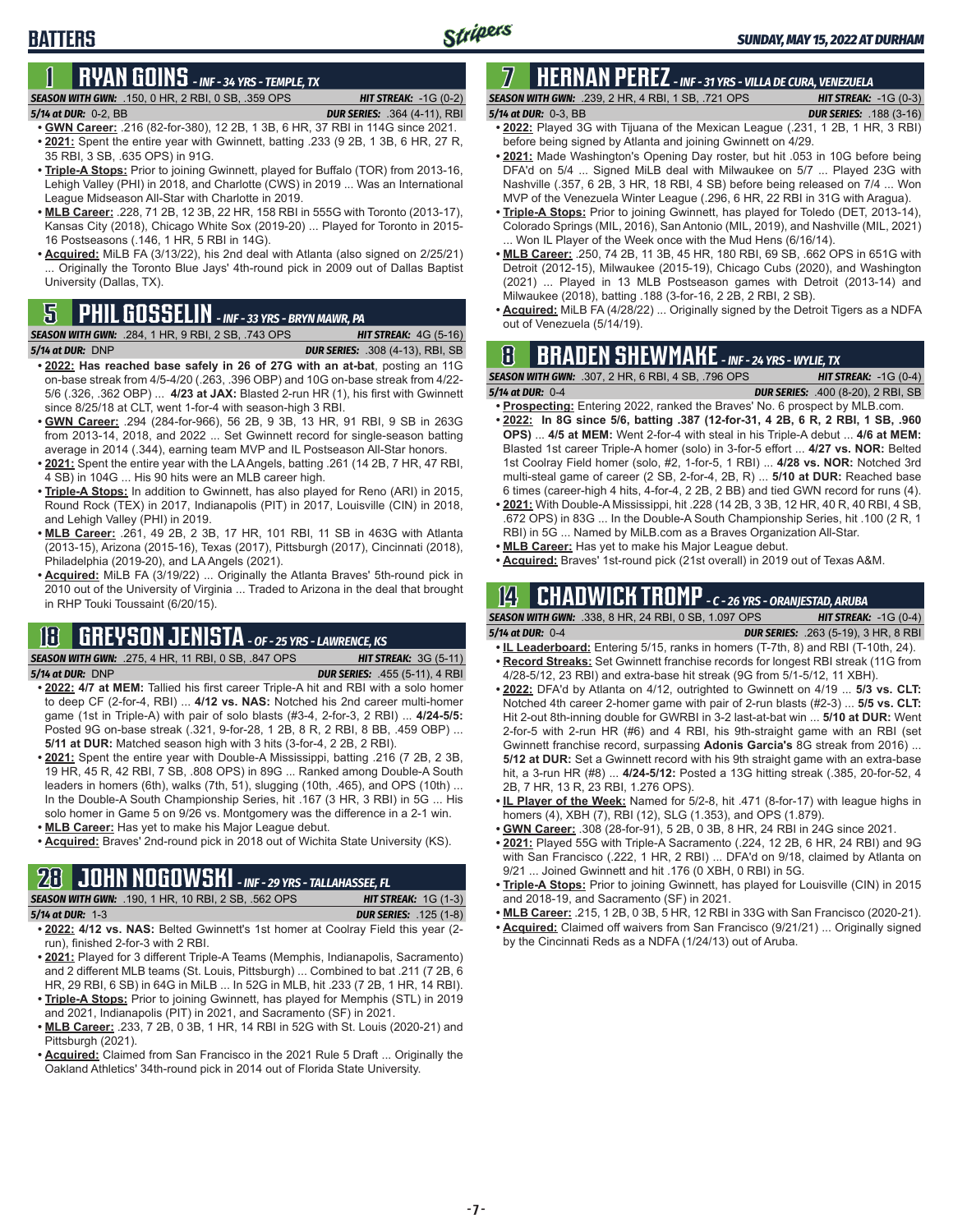# Stripers

#### *SUNDAY, MAY 15, 2022 AT DURHAM*

# **17 PRESTON TUCKER** *- OF - 31 YRS - TAMPA, FL*

*SEASON WITH GWN:*.303, 1 HR, 12 RBI, 0 SB, .817 OPS *HIT STREAK:* -1G (0-4)

#### *5/14 at DUR:*0-4 *DUR SERIES:* .235 (4-17), 2 RBI

**BATTERS**

- **• IL Leaderboard:** Entering 5/15, ranks in doubles (T-9th, 9).
- **• 2022: 5/6 vs. CLT:** Blasted 1st career homer with Gwinnett in his 36th game with the club (solo, off RHP Davis Martin) ... **4/26-5/12:** Posted 13G on-base streak (.388, 19-for-49, 5 2B, 1 HR, 11 R, 9 RBI, .980 OPS).
- **• GWN Career:** .282 (42-for-149), 13 2B, 1 3B, 1 HR, 18 RBI in 41G since 2018.
- **• 2021:** Played for Kia of the KBO (.237, 24 2B, 1 3B, 9 HR, 59 RBI in 127G), his 3rd-straight season with the club (hit .284 with 50 HR in 364G from 2019-21).
- **• Triple-A Stops:** Has played for 5 teams in all, including Oklahoma City (HOU, 2014), Fresno (HOU, 2015-17), Gwinnett (ATL, 2018), Louisville (CIN, 2018), and Charlotte (CWS, 2019).
- **• MLB Career:** .222, 38 2B, 1 3B, 23 HR, 68 RBI in 243G with Houston (2015-16), Cincinnati (2018), and Atlanta (.240, 4 HR, 22 RBI in 80G in 2018) ... Played in the 2015 MLB Postseason with Houston (0-for-2 in 3G).
- **• Acquired:** MiLB FA (3/31/22) ... Is 2nd stint with Atlanta (2018) ... Originally the Houston Astros' 7th-round pick in 2012 out of the University of Florida.

## **4 PAT VALAIKA** *- INF - 29 YRS - VALENCIA, CA*

*SEASON WITH GWN:*.303, 6 HR, 26 RBI, 1 SB, .880 OPS *HIT STREAK:* 4G (8-17)

- *5/14 at DUR:*1-3 *DUR SERIES:* .471 (8-17), 2 HR, 4 RBI **• IL Leaderboard:** Entering 5/15, ranks in RBI (T-7th, 26), doubles (T-9th, 9), and total bases (10th, 63).
- **• 2022: In 17G since 4/23, hitting .338 (23-for-68, 6 2B, 4 HR, 17 RBI, .976 OPS)** ... **4/6 at MEM:** Crushed go-ahead 2-run HR (1) in 5-3 win (2-for-5, 2 RBI) ... **4/7 at MEM:** Fell triple shy of the cycle (3-for-4, 2-run HR, 3 RBI) in 5-2 win ... **4/26 vs. NOR:** Hit walk-off sac fly in 9th for 7-6 win (2-for-3, 2 R, RBI).
- **• 2021:** Split year between Baltimore (.201, 8 2B, 5 HR, 25 RBI, 1 SB in 91G) and Triple-A Norfolk (.225, 1 2B, 2 HR, 7 RBI in 22G).
- **• Triple-A Stops:** Prior to joining Gwinnett, has played for Albuquerque (COL) from 2016-19 and Norfolk (BAL) in 2021 ... Was Pacific Coast League All-Star in 2019.
- **• MLB Career:** .221, 34 2B, 1 3B, 30 HR, 92 RBI, 1 SB in 374G with Colorado (2016-19) and Baltimore (2020-21) ... Played in the MLB Postseason with the Rockies in 2017 and 2018 (.500, 1-for-2, 1 2B in 2G).
- **• Acquired:** MiLB FA (3/18/22) ... Originally the Colorado Rockies' 9th-round pick in 2013 out of UCLA.

# **11 DREW WATERS** *- OF - 23 YRS - ATLANTA, GA*

*SEASON WITH GWN:*.321, 2 HR, 4 RBI, 0 SB, .857 OPS *HIT STREAK:* 2G (2-9) *5/14 at DUR:*DNP *DUR SERIES:* .133 (2-15), HR, RBI

- **• Prospecting:** Entering 2022, ranked the Braves' No. 3 prospect by MLB.com. **• Leadoff Blasts:** Has a pair of 1st-pitch leadoff homers with Stripers this season (#3-4 of his GWN career), on 5/3 vs. CLT (off LHP Wes Benjamin) and 5/11 at DUR (off RHP Tommy Romero).
- **• 2022:** Began on Gwinnett's 7-day Injured List ... Joined High-A Rome for rehab assignment on 4/28 (.364, 4-for-11, 1 2B, 1 HR, 2 RBI in 3G) ... **5/3 vs. CLT:** In his 1st game off the IL, hit leadoff HR and finished 4-for-4 (2 R, 2 RBI) ... **5/8 vs. CLT:** Delivered 1st career walk-off hit with Gwinnett, 2-out 9th-inning single for 6-5 win (3-for-5, R, RBI).
- **• GWN Career:** .250 (135-for-539), 27 2B, 1 3B, 15 HR, 91 R, 52 RBI, 31 SB in 135G since 2019 ... Also logged 4G in 2019 Playoffs (.188, 1 2B, 1 SB).
- **• 2021:** Spent the entire year with Gwinnett, batting .240 (22 2B, 1 3B, 11 HR, 70 R, 37 RBI, 28 SB) in 103G ... Ranked among Triple-A East leaders in runs (T-4th) and steals (5th) ... Led all Triple-A East hitters in extra-base hits in July with 17 (.301, 11 2B, 1 3B, 5 HR, 23 R, 17 RBI, .924 OPS in 24G) ... Played for the NL Team in the SiriusXM All-Star Futures Game on 7/11 in Denver, CO (1-for-1, BB) ... Received Gwinnett's Community Service Award on 10/2.
- **• MLB Career:** Has yet to make his Major League debut.
- **• Award Winner:** Was the Double-A Southern League's Most Valuable Player and Batting Champion in 2019 (.319, 35 2B, 9 3B, 5 HR, 63 R, 41 RBI, 13 SB in 108G with Mississippi) ... Also earned M-Braves' co-Player of the Year for 2019.
- **• Acquired:** Braves' 2nd-round pick (41st overall) in 2017 out of Etowah High School (Woodstock, GA).

| HITTING STREAKS (10-PLUS GAMES) |                     |                                        |  |  |  |
|---------------------------------|---------------------|----------------------------------------|--|--|--|
| Player                          | <b>Length/Dates</b> | <b>Stats</b>                           |  |  |  |
| Tromp                           | 13G (4/24-5/12)     | .385 (20-52), 4 2B, 7 HR, 13 R, 23 RBI |  |  |  |

| <b>ON-BASE STREAKS (12-PLUS GAMES)</b> |                 |                                        |  |  |  |
|----------------------------------------|-----------------|----------------------------------------|--|--|--|
| <b>Player</b>                          | Length/Dates    | <b>Stats</b>                           |  |  |  |
| Tromp                                  | 13G (4/24-5/12) | .385 (20-52), 4 2B, 7 HR, 13 R, 23 RBI |  |  |  |
| Tucker                                 | 13G (4/26-5/12) | .388 (19-49), 5 2B, 1 HR, 11 R, 9 RBI  |  |  |  |

### *HITTER AWARDS & HONORS* **Player Award/Date Stats** Tromp IL Player of the Week (5/2-8) .417, 3 2B, 4 HR, 12 RBI

**- 8 -**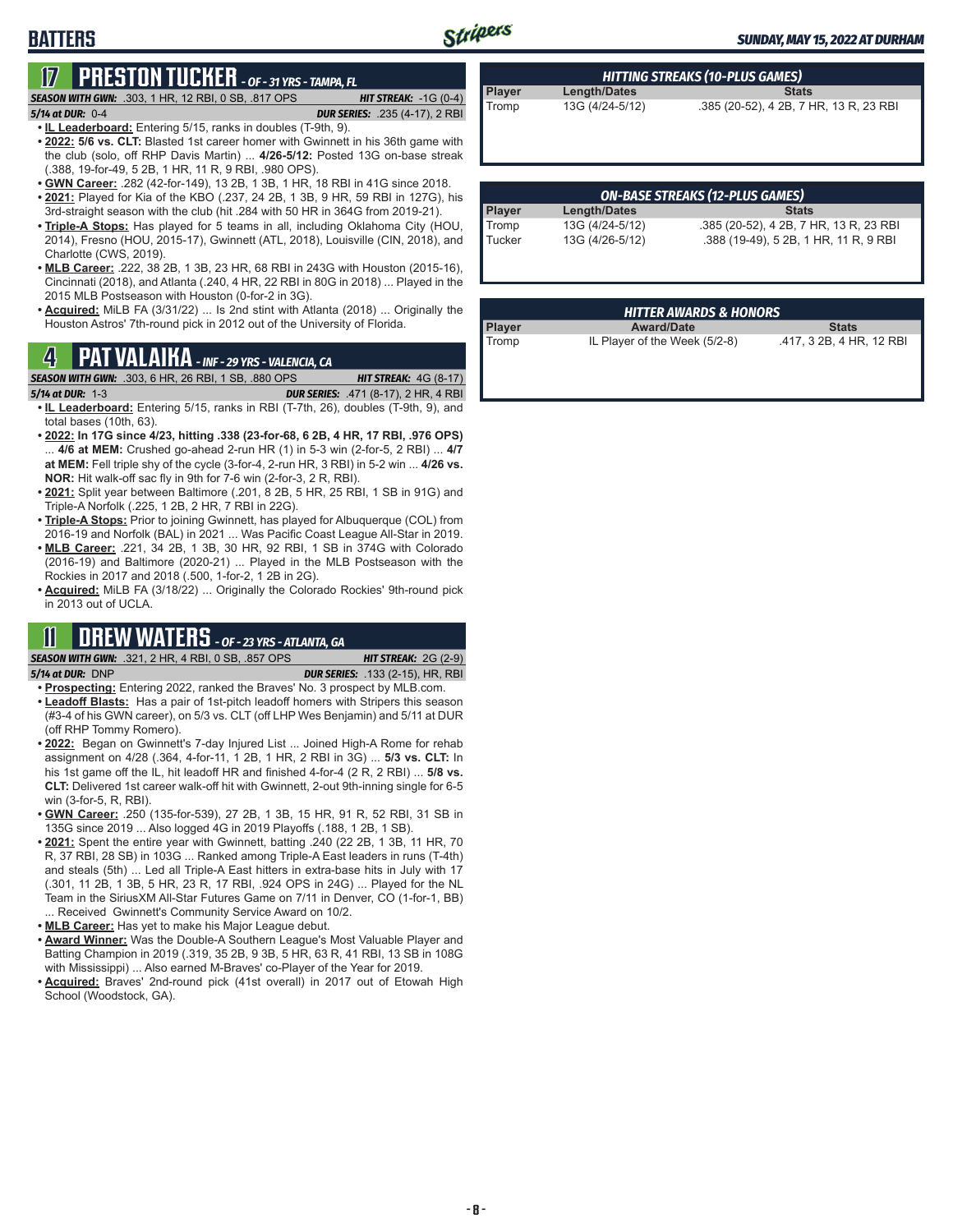# **SEASON SUMMARY**



### **TEAM HIGHS & LOWS**

| <b>OFFENSE:</b>      |                      |
|----------------------|----------------------|
|                      |                      |
|                      |                      |
|                      |                      |
|                      |                      |
|                      |                      |
|                      |                      |
|                      |                      |
|                      |                      |
|                      |                      |
|                      |                      |
|                      |                      |
|                      |                      |
|                      |                      |
|                      |                      |
|                      |                      |
|                      |                      |
|                      |                      |
| <b>PITCHING:</b>     |                      |
| Most Strikeoute Camp | $16(5/10$ of Durbom) |

| <b>PITCHING:</b> |  |
|------------------|--|
|                  |  |
|                  |  |
|                  |  |
|                  |  |
|                  |  |
|                  |  |
|                  |  |
|                  |  |
|                  |  |
|                  |  |

#### **DEFENSE:**

### **TEAM MISCELLANEOUS**

..................... 8 Runs (2x, last: 5/1 vs. Norfolk, 10-2) ............ 10 Runs (2x, last: 5/6 vs. Charlotte, 2-12) ................. 3 Runs (4/23 at Jacksonville, 5-8, 10-8) Largest Blown Lead (Loss) ..................................7 Runs (5/12 at Durham, 7-0, 7-8) Longest Game, Innings .........................................10 (2x, last: 4/23 at Jacksonville) Longest Game, Time ............................................................3:23 (4/10 at Memphis) Longest 9.0-Inning Game, Time ...........................................3:23 (4/10 at Memphis) Shortest 9.0-Inning Game, Time .....................................1:54 (4/19 at Jacksonville) Largest Home Attendance ................................................... 6,234 (4/26 vs. Norfolk) Largest Road Attendance ..............................................9,324 (4/23 at Jacksonville) Longest Total Delay............................................................... 1:29 (4/26 vs. Norfolk) Long Scoring Drought..........................................................29.2 Innings (4/15-4/20) Long Scoreless Streak ..........................................................23.0 Innings (4/28-5/1)

### **INDIVIDUAL HIGHS & LOWS**

| <u>HITTING (GAME):</u> |  |
|------------------------|--|
|                        |  |
|                        |  |
|                        |  |
|                        |  |
|                        |  |
|                        |  |
|                        |  |
|                        |  |
|                        |  |
|                        |  |
|                        |  |
|                        |  |
|                        |  |

#### **PITCHING (GAME):**

#### **DEFENSE (GAME):**

### **STREAKS**

| <b>OFFENSIVE (LONGEST IN 2022 ONLY):</b> |  |
|------------------------------------------|--|
|                                          |  |

#### **PITCHING (LONGEST IN 2022 ONLY):**

19 Runs ....................................................................................... 5/7/21 at Charlotte 10 Runs in an Inning.................................................4/17/11 at Durham (6th Inning) 23 Hits .........................................................................................8/19/12 at Durham Get No-Hit................................................7/5/19-G1 vs. Durham (3 Pitchers, 7.0 IP) 8 Doubles ....................................................................................... 4/8/14 at Norfolk 3 Triples..................................................................................8/20/16 vs. Rochester 6 Homers.....................................................................................5/24/19 vs. Norfolk 3 Homers in an Inning ..............................................5/8/21 at Charlotte (6th Inning) 10 Extra-Base Hits......................................................................8/2/19 vs. Charlotte 5 Stolen Bases ............................................................................4/27/10 vs. Norfolk 12 Walks.................................................................................... 7/15/21 at Charlotte 18 Strikeouts....................................................................... 6/13/19 at Lehigh Valley Ground Into a Triple Play........................................................... 7/30/21 at Memphis 29-Inning Scoring Drought.........................................4/15/22-4/20/22 (29.2 Innings)

### **LAST TIME IT HAPPENED (GWINNETT REGULAR-SEASON HISTORY)**

**TEAM OFFENSE:**

**TEAM PITCHING:**

**TEAM DEFENSE:**

#### **INDIVIDUAL OFFENSE:**

|                             | Homers, Both Sides of Plate  Drew Waters (5/18/21 at Nashville)            |
|-----------------------------|----------------------------------------------------------------------------|
|                             |                                                                            |
|                             |                                                                            |
|                             | Back-to-Back-to-Back Homers  Arcia/Camargo/Demeritte (5/8/21 at Charlotte) |
|                             |                                                                            |
|                             |                                                                            |
|                             |                                                                            |
|                             |                                                                            |
|                             |                                                                            |
|                             |                                                                            |
|                             |                                                                            |
|                             |                                                                            |
|                             |                                                                            |
|                             |                                                                            |
| <b>INDIVIDUAL PITCHING:</b> |                                                                            |
|                             | $\cdots$                                                                   |

| 111011100111101111101                                                          |  |
|--------------------------------------------------------------------------------|--|
|                                                                                |  |
| 9.0-Inning No-Hitter (Solo)Todd Redmond (5/28/10 at Louisville)                |  |
| 9.0-Inning No-Hitter (Comb.) Wooten/Marksberry/Ramirez (6/30/16 at Louisville) |  |
|                                                                                |  |
|                                                                                |  |
|                                                                                |  |
| 21 Consecutive Saves Converted Jairo Asencio (9/6/09-8/8/11)                   |  |
| 25.0-Inning Scoreless Streak Stephen Marek, 25.1 IP (6/6/10-8/2/10)            |  |
|                                                                                |  |

| <b>TEAM MISCELLANEOUS:</b> |  |
|----------------------------|--|
|                            |  |
|                            |  |

Turn a Triple Play .........................6/5/21 vs. Jacksonville (Camargo-Kipnis-Snider) Commit 5 Errors ..........................................................................8/17/10 vs. Norfolk

22 Runs Allowed........................................................................7/13/12 at Louisville 10 Runs Allowed in an Inning .....................................4/9/13 at Durham (1st Inning) 23 Hits Allowed ..........................................................................7/13/12 at Louisville No-Hitter ....................................................................................6/30/16 at Louisville 6 Homers Allowed ..................................................................... 7/18/21 at Charlotte 21 Strikeouts..................................................................................6/10/11 at Toledo 11 Walks Allowed ................................................................6/21/16 vs. Indianapolis 28-Inning Scoreless Streak .................................................6/9/17-6/13/17 (28.0 IP)